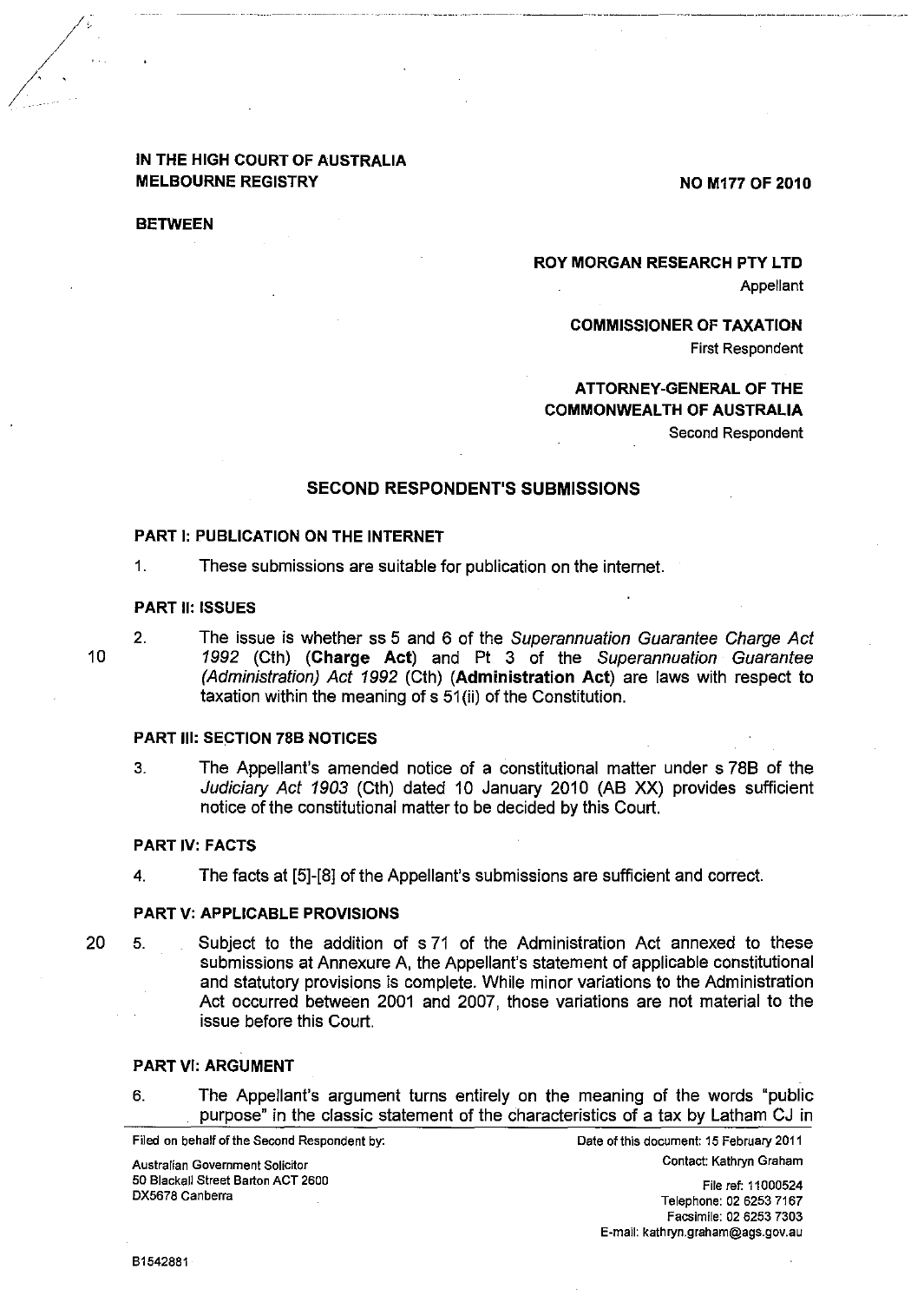Matthews v Chicory Marketing Board (Vic) (Matthews).<sup>1</sup> The Appellant contends that the superannuation guarantee charge (SGC) imposed by ss 5 and 6 of the Charge Act is not a tax within the meaning of s 51 (ii) of the Constitution because it is not imposed for "public purposes". That is said to follow from the fact that the shortfall component paid out of the Consolidated Revenue Fund (CRF) for the benefit of employees under Pt 8 of the Administration Act closely corresponds to the charge imposed by ss 5 and 6 of the Charge Act (as determined by Pt 3 of the Administration Act). The argument therefore depends on treating the way moneys are spent as controlling the character of the charge pursuant to which equivalent moneys were raised.

The Second Respondent (Commonwealth) submits that the SGC is a tax within the meaning of s 51 (ii) of the Constitution for the following reasons:

- 7.1. The SGC bears all the positive attributes of a "tax" within the meaning of s 51 (ii) of the Constitution and does not possess any of the recognised countervailing factors (such as being a fee for services rendered, a penalty or a charge imposed in substitution for an antecedent obligation) that would disqualify it from being a "tax" for the purposes of s 51 (ii).
- 7:2. The SGC is imposed for "public purposes" because:
	- a) it is received into the CRF, and the receipt of funds into the CRF conclusively establishes that an exaction is imposed for public purposes (even though it does not conclusively establish that an exaction is a tax, because countervailing factors may demonstrate that a charge does not have that character even if all of the positive attributes of a tax are present);
	- b) further or alternatively, the SGC has the purpose and effect of providing an incentive to employers to make superannuation contributions at the prescribed rate to approved superannuation funds, and to raise revenue from employers who choose not to make such contributions. That public purpose is closely analogous to that of the training guarantee scheme, upheld by this Court in Northern Suburbs General Cemetery Reserve Trust Commonwealth<sup>2</sup> (Northern Suburbs), which provided the model for the SGC.<sup>3</sup>
- 7.3. Even if the SGC does not have a public purpose, it is nevertheless properly characterised as a tax for the purposes of s 51 (ii) of the Constitution. The "public purpose" criterion is not essential in order to provide a conceptual distinction between a law with respect to taxation and a law with respect to the acquisition of property on just terms.<sup>4</sup>

, Appellant's submissions, paragraphs 2(2) and 24(2)(c).

20

10

7.

30

 $\mathbf{1}$ (1938) 60 CLR 263.

<sup>2</sup>  (1993) 176 CLR 555.

<sup>3</sup>  As the Full Federal Court accepted at AB XX at [78]. Compare Charge Act ss 5, 6 and Administration Act . s 16 with the Training Guarantee Act 1990 (Cth) ss 5, 6, 11; Senate Select Committee on Superannuation, Commonwealth Parliament, Super Guarantee Bills: Second Report (1992) [2.2].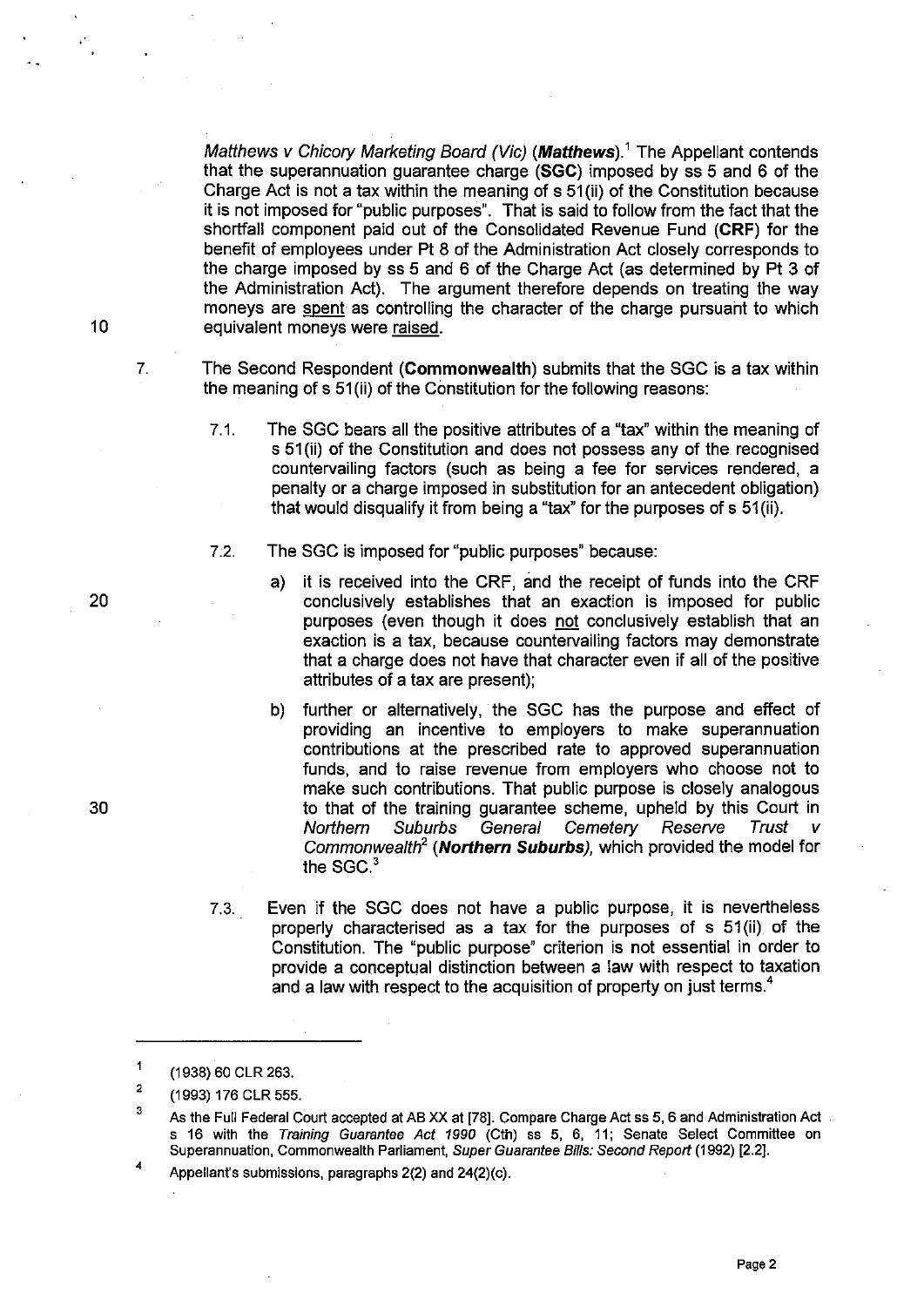- 7.4. Luton *V* Lessels*5* (Luton) is distinguishable, because the critical factor . that led to the conclusion that the scheme in issue in that case did not impose a tax was that the scheme imposed a charge in substitution for' an antecedent obligation to make child support payments. Luton did not depend upon the correlation between the amounts collected pursuant to the charge and the amounts paid out to individual parents. The SGC is not dependent on an antecedent liability to pay superannuation.
- 7.5. Further, contrary to the Appellant's contentions, $<sup>6</sup> Lution does not override$ </sup> Australian Tape Manufacturers Association Ltd v Commonwealth<sup>7</sup> (Tape Manufacturers).

#### A. **LEGISLATIVE REGIME**

- 8. The superannuation guarantee scheme is established by the Charge Act and the Administration Act, which must be read together.<sup>8</sup>
- 9. Section 5 of the Charge Act imposes the SGC on any "superannuation guarantee shortfall" of an employer for a quarter. $9$  The amount of the SGC is an amount equal to the amount of the superannuation guarantee shortfall.'° The SGC is payable by an "employer"<sup>11</sup> to the Commissioner of Taxation.<sup>12</sup> It forms part of the CRF in accordance with s 81 of the Constitution.<sup>13</sup>
- 10. Section 17 of the Administration Act provides that a "superannuation guarantee shortfall" is the sum of an employer's "individual superannuation guarantee shortfalls" for the quarter, together with a nominal interest component<sup>14</sup> and an administration component.<sup>15</sup> Section 19 provides that the "individual superannuation guarantee shortfall" is 9% of the total "salary or wages"<sup>16</sup> paid by

9 Prior to 1 July 2003, the SGC was imposed in relation to a year, rather than on a quarterly basis.

10 Charge Act s 6.

11 Administration Act s 16. "Employer" is defined in Administration Act s 12.

- 12 Superannuation Guarantee (Administration) Regulations 1993 (Cth) reg 9.
- 13 As is implicit in s 71 of the Administration Act (See Annexure A). See Northem Suburbs (1993) 176 CLR 555 at 580.5-581.10 (Brennan J), 599.3 (McHugh J).
- 14 Calculated in accordance with s 31 of the Administration Act. The nominal interest component represents an estimation of fund earnings foregone by the failure to provide the prescribed minimum superannuation contribution. Regulation 7A of the Superannuation Guarantee (Administration) Regulations 1993 (Cth) sets the applicable rate at 10% per annum. The combined effect of ss 31 and 46 of the Administration Act is that interest at that rate may be payable for a period of over 5 months in a quarter where there is a shortfall component.
- 15 Calculated in accordance with s 32 of the Administration Act. The administration component represents services to recover the expenses associated with administering the charge.
- 16 "Salary or wages" is defined in s 11 of the Administration Act and includes, amongst other things, **commissions.**

10

<sup>5</sup>  (2002) 210 CLR 333.

<sup>8</sup>  Appellant's submissions, paragraphs 32 and 38.

<sup>?</sup>  (1993) 176 CLR 480.

<sup>8</sup>  Charge Act s 3. For the effect of such a section see Moore v Commonwealth (1951) 82 CLR 547 at 565; State Chamber of Commerce and Industry v Commonwealth (Second Fringe Benefits Tax Case) (1987) 163 CLR 329 at 344.8-345.2; Northem Suburbs (1993) 176 CLR 555 at 595.8-596.2.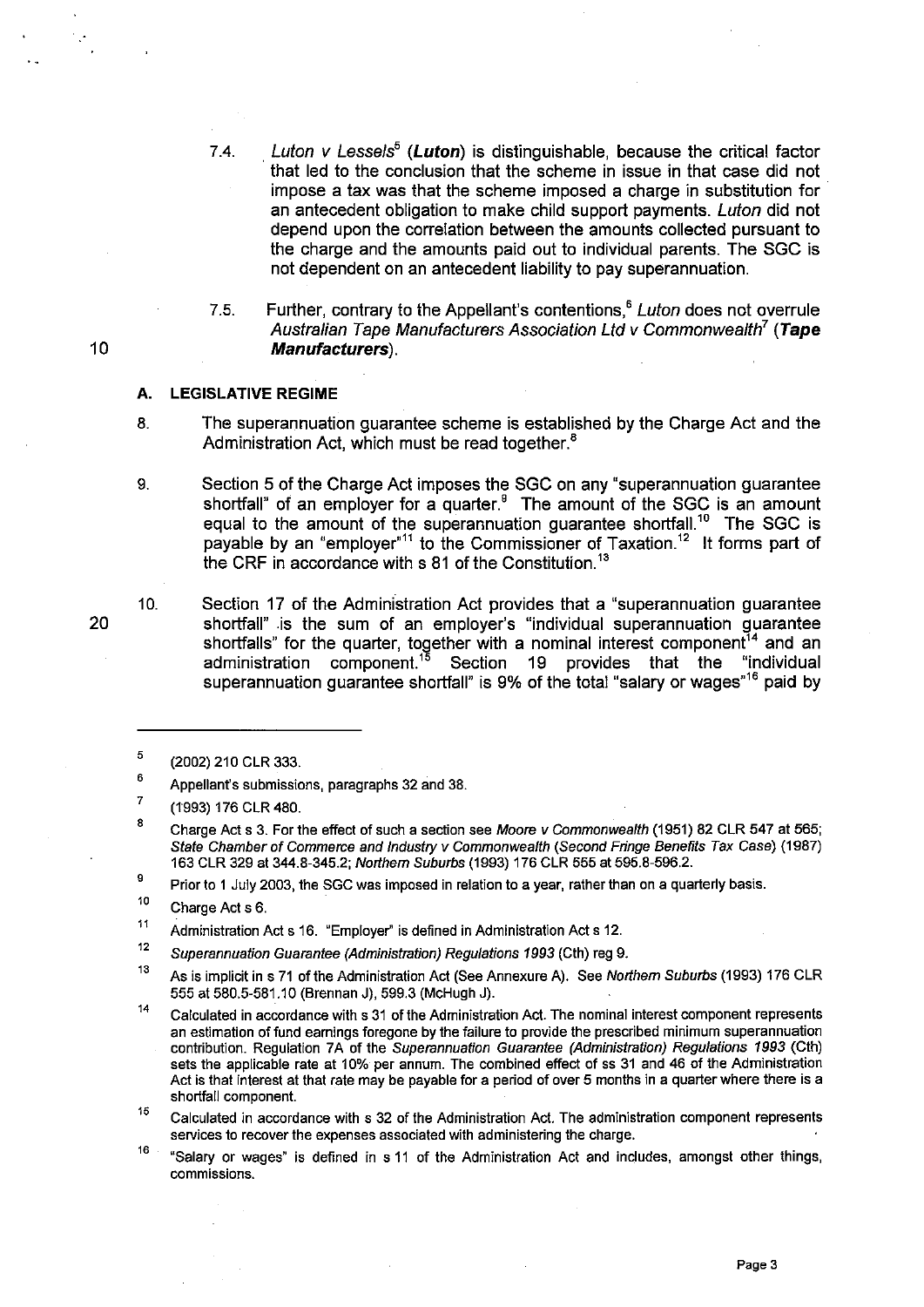the employer to the employee for the quarter, unless the 9% charge percentage is reduced in accordance with ss 22 or 23.<sup>17</sup>

- 11. The principal effect of s 23 of the Administration Act is that the charge percentage is reduced from 9% if, in a quarter, an employer contributes for the benefit of an employee to a retirement savings account  $(RSA)^{18}$  or superannuation fund other than a defined benefit superannuation scheme.<sup>191</sup>
- 12. Before 1 July 2008, the charge percentage was reduced by reference to the amount of contributions made in an income year or a quarter expressed as a percentage of the employees' "notional earnings base".<sup>20</sup> In simplified terms, if:<sup>21</sup> (1) an employer was required by an industrial award, a law of the Commonwealth, State or Territory, or an occupational superannuation arrangement to contribute to a superannuation fund or RSA; and (2) the employer made contributions in accordance with that award, law or occupational arrangement; then the charge percentage would be reduced by reference to that contribution expressed as a percentage of the employee's notional earnings base specified under the award, law or arrangement for the relevant period. If there was more than one earnings base (i.e., more than one award, law or superannuation arrangement) applicable in the relevant period in respect of an employee, the total of contributions made by reference to each of those bases would count towards reducing the charge percentage. In certain circumstances, if the notional earnings base specified in a law, agreement or superannuation scheme was less than the employee's ordinary time earnings then the employee's notional earnings base was deemed to be the employee's ordinary time earnings. $22$
- 13. Since 1 July 2008, with the commencement of Schedule 1, item 8 of the Superannuation Laws (Amendment) (2004 Measures No 2) Act 2004 (Cth),<sup>23</sup> the charge percentage has been reduced by reference to standardised "ordinary time earnings"<sup>24</sup> The effect is that, if an employer pays an amount equal to at least

10

<sup>17</sup>  This summary leaves out of account possible increases in the individual superannuation guarantee shortfall as a result of an employer making contributions that are not in compliance with the "choice of funds" requirements: see Administration Act ss 19(2A), (28), 19A and 21.

<sup>18</sup>  Under the Retirement Savings Accounts Act 1997 (Cth).

<sup>19</sup>  For defined benefit schemes, see s 22 of the Administration Act.

<sup>20</sup>  As defined principally in s 14 of the Administration Act as then in force, although also see ss 13, 13A and 138. An employee's 'ordinary time earnings' (as defined in s 6(1)) was the default earnings base for the purpose of calculating the charge percentage reductions where there was no other acceptable basis upon which to determine the 'notional earnings base': see s 23(5)

<sup>21</sup>  These provisions were considered by this Court in Australian Communication Exchange Ltd v Deputy Federal Commissioner of Taxation (2003) 201 ALR 271 at [13]-[14] (McHugh, Gummow, Callinan and Heydon JJ), stating that the effect of s 23(2) was that "an employer may satisfy its obligations under the Acts if it complies with the obligation with respect to superannuation which an award imposes on it". See also at [59] (Kirby J) and [103]-[105] (Hayne J).

<sup>22</sup>  Administration Act s 13(4) and 14(3)

<sup>23</sup>  That Act repealed ss 23(2) to (5) and (9) of the Administration Act, and substituted new ss 23(2) and (3).

<sup>24</sup> "Ordinary time earnings" is defined in s 6(1) of the Administration Act to exclude certain lump sum payments payable upon termination but to include over-award payments and commissions. It does not include overtime.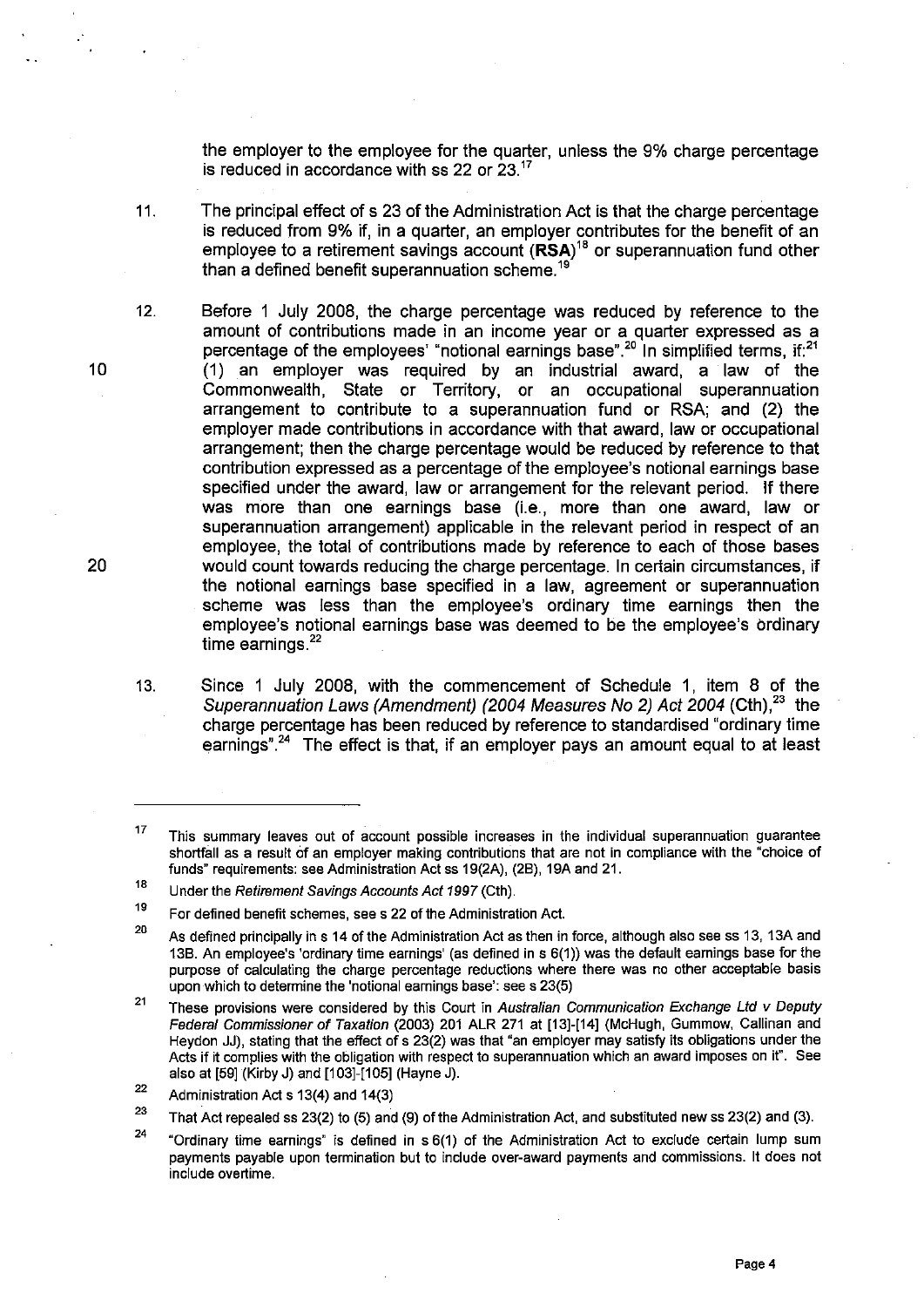9% of each of its employees' ordinary time earnings into a complying superannuation fund or an RSA, the amount of the SGC is reduced to nothing.

- 14. At no time has liability to pay SGC depended on the existence of a liability to make superannuation contributions under an award, law or occupational arrangement. Even when such a liability has existed, there has been no necessary correlation between its amount and the' amount of SCG payable. There could, for example, remain a liability to pay  $SGC^{25}$  even if the employer's obligations under the relevant award, law or occupational arrangement were satisfied. Similarly, even where there is no liability to make superannuation contributions under an award, law or occupational arrangements (as appears to have been the case in relation to the interviewers engaged by the Appellant), there remains a liability to pay the SGC.
- 15. Under Pt 8 of the Administration Act, where an SGC payment has been made by an employer with respect to one or more employees, the Commissioner of Taxation is required to pay an amount  $-$  called the "shortfall component"  $-$  for the benefit of that employee or those employees.<sup>26</sup> If a SGC payment has been made by an employer with respect to more than one employee, separate shortfall components are worked out for each employee.<sup>27</sup> Such payments are made out of the CRF, which is appropriated accordingly. $^{28}$
- 20 16. There are three major incentives for employers to make superannuation contributions directly rather than pay the SGC:
	- 16.1. direct superannuation contributions are tax deductible.<sup>29</sup> whereas payments of the SGC are not:<sup>30</sup>
	- 16.2. where the employer makes superannuation contributions directly, the employer avoids the charges imposed under ss 17(b) (the nominal interest component) and 17(c) (the administration component) of the Administration Act;
	- 16.3. the amount of the shortfall calculated under s 19 will ordinarily result in an employer paying a higher dollar amount as superannuation

- 28 Administration Act s 71. The exception is where s 65(1)(c) applies and an amount is credited to an account kept under the Small Superannuation Accounts Act 1995 in the name of the employee. In that case the money would not be paid out of the CRF, but would remain within it.
- 29 Income Tax Assessment Act 1997 s 290-60, (prior to 1 July 2007, Income Tax Assessment Act 1936, former s 82AAC).
- 30 Income Tax Assessment Act 1997 s 26-95, (prior to 1 July 2006, Income Tax Assessment Act 1936, former s 51 (9)).

<sup>25</sup>  Adjusted to take account of contributions made in compliance with the relevant award, law or **occupational arran"gement** 

<sup>26</sup>  Administration Act s 638(1).

<sup>27</sup>  Administration Act s 648(1).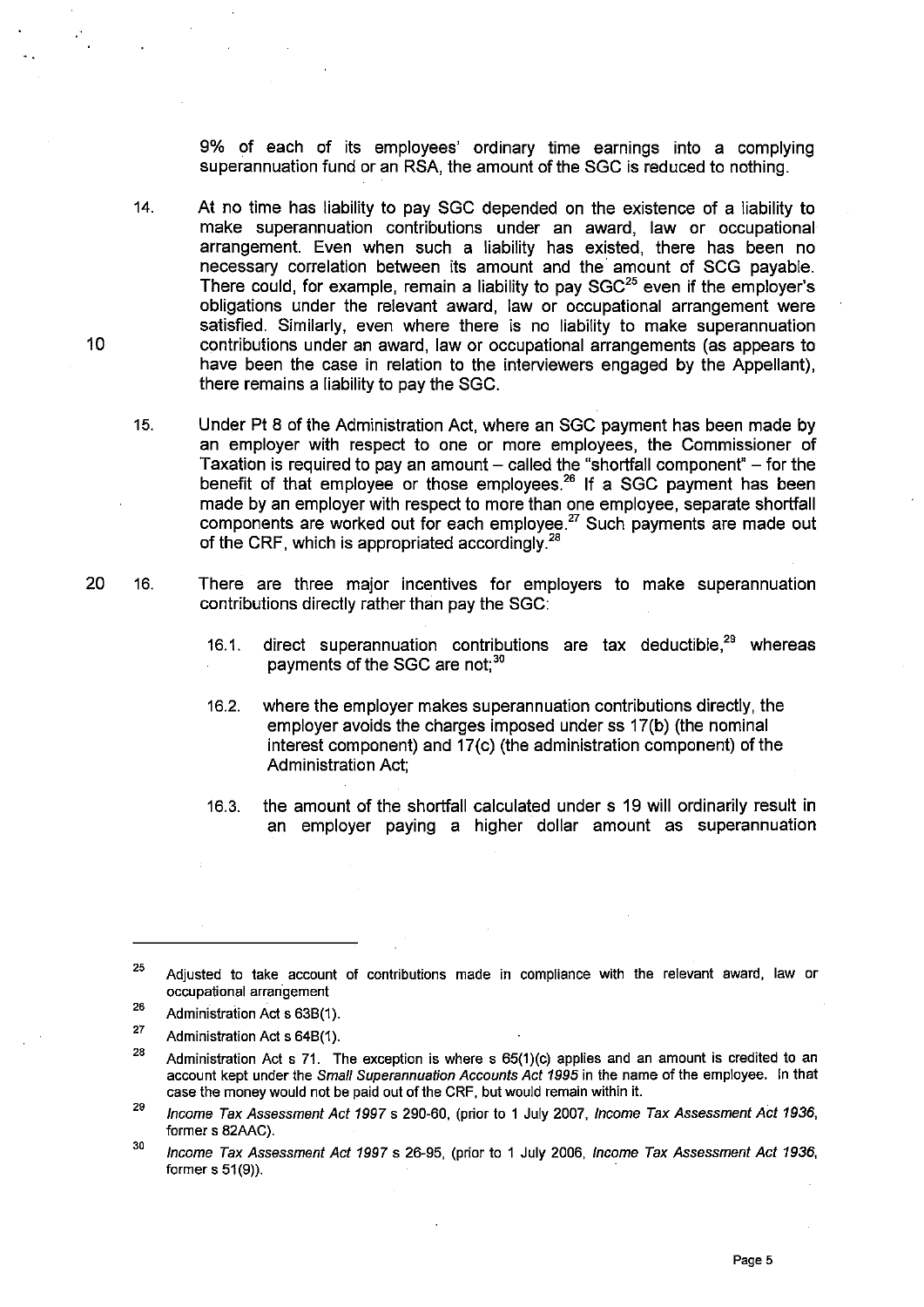guarantee shortfall than would have been paid had the employer made superannuation contributions directly.<sup>31</sup>

17. To the extent these incentives are effective, the SGC results in superannuation payments being made directly by employers for the benefit of employees, and not in the receipt of any amount into the CRF. When such direct payments are made, there is no occasion for any payments to be made into or out of the CRF. As was the case with the legislative regime upheld in Northern Suburbs, the SGC therefore serves a public purpose quite independently of any revenue that is actually collected pursuant to the Charge Act.

#### 10 B. SGC HAS ALL POSITIVE ATTRIBUTES OF A 'TAX'

18. In Matthew Latham CJ said that the levy then before the Court was a tax because it was: $32$ 

> a compulsory exaction of money by a public authority for public purposes, enforceable by law, and ... not a payment for services rendered.

19. That statement is regularly applied by this Court.<sup>33</sup> However, in Air Caledonie International v Commonwealth (Air Caledonie), the Court unanimously pointed out that the positive and negative attributes identified in that statement:<sup>34</sup>

> should not be seen as providing an exhaustive definition of a tax. Thus, there is no reason in principle why a tax should not take a form other than the exaction of money or why the compulsory exaction of money under statutory powers could not be properly seen as taxation notwithstanding that it was by a non-public authority or for purposes which could not properly be described as public ...

20. The Court in Air Caledonie also emphasised that:<sup>35</sup>

34 (1988) 165 CLR 462 at 467. That passage was approved in Northern Suburbs (1993) 176 CLR 555 at 567; Luton v Lessels (2002) 210 CLR 333 at 352 [50] (Gaudron and Hayne JJ), 382-383 [176] (Callinan J); Tape Manufaclurers (1993) 176 CLR 480 at 501.1 and 504 (Mason CJ, Brennan, Deane and Gaudron JJ), cf 521.7 and 522.8 (Dawson and Toohey JJ) and 529.3 (McHugh J).

35 Air Caledonie International v Commonwealth (1988) 165 CLR 462 at 467 (emphasis added). See also Lulon v Lessels (2002) 210 CLR 333 at 342 [10] (Gleeson CJ, with whom McHugh J agreed), 353 [50] (Gaudron and Hayne JJ) and 361 [80] (McHugh J).

<sup>31</sup>  There is no direct equivalence between the shortfall amounts calculated in accordance with s 19 and the reduction in the charge percentage calculated in accordance with s 23 because the wages component in s 19 is "total salary or wages", whereas the wages component in s 23 is "ordinary time earnings" (both after the amendments that commenced on 1 July 2008, and prior to those amendments by reason of s 23(5) in situations where no other earnings base was relevant, as was the case in relation to the Appellant). The definitions of "total salary or wages" and "ordinary time earnings" have the effect that an employee's "salary or wages" may be equal to or higher than, but never lower than, the employee's "ordinary time earnings". If the employer fails to make direct superannuation contributions of at least 9% of ordinary time earnings in accordance with ss 22 or 23 of the Administration Act, then in any case where "salary or wages" exceeds "ordinary time earnings" the result will be that the amount of the SGC that is payable by the employer (as calculated under s 19) will be greater than the amount that would have been payable under ss 22 or 23 to reduce the charge percentage to nil.

<sup>32</sup>  (1938) 60 CLR 263 at 276.

<sup>33</sup>  See, e.g., Luton v Lessels (2002) 210 CLR 333 at 342 [10] (Gleeson CJ), 352 [49] (Gaudron and Hayne JJ) and 365 [94] (Kirby J); Airservices Auslralia v Canadian Airlines (1999) 202 CLR 133, 189-190 [132] (Gaudron J); Tape Manufaclurers (1993) 176 CLR 480 at 500.7 (Mason CJ, Brennan, Deane and Gaudron JJ) and 521.5 (Dawson and Toohey JJ).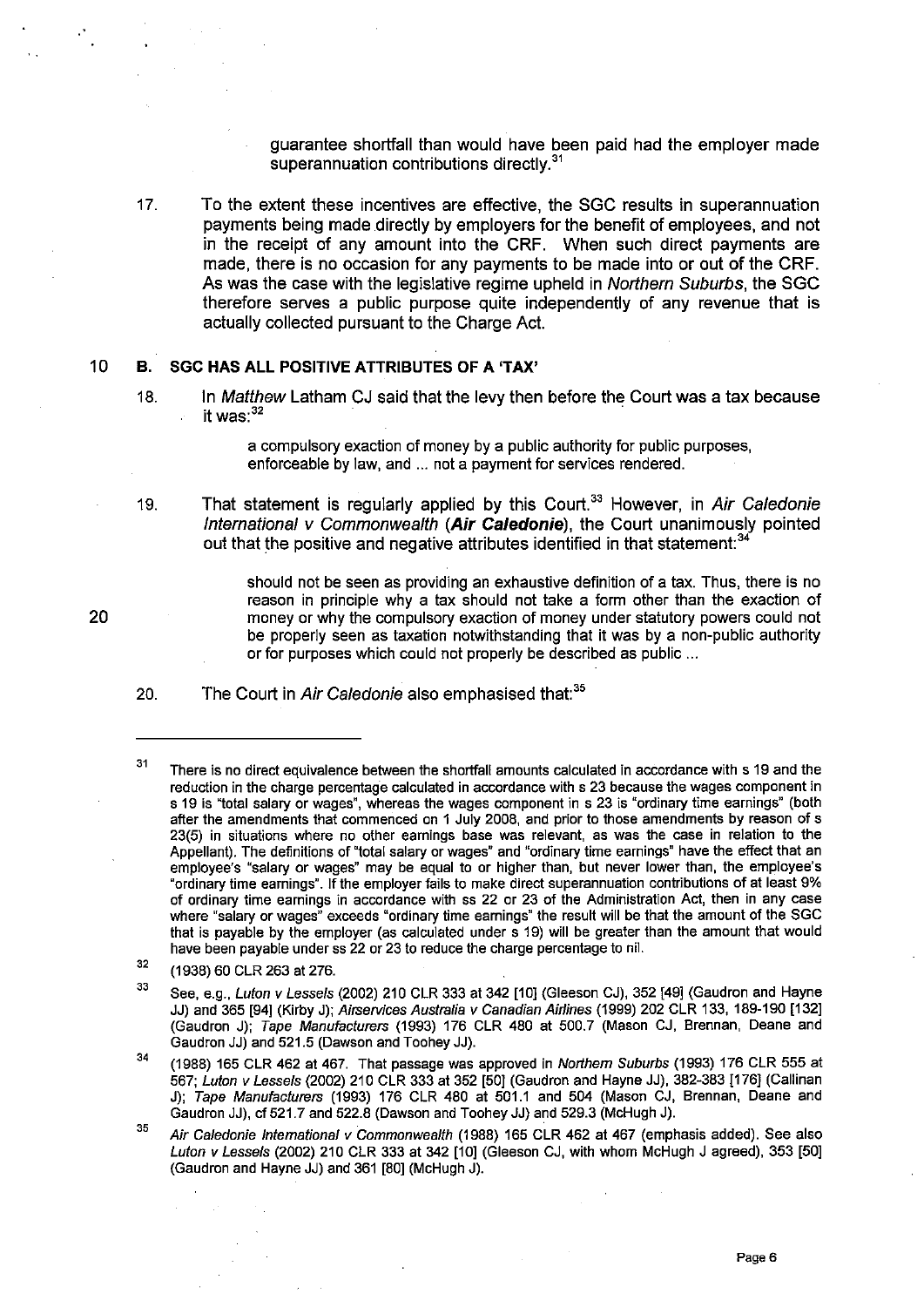$[T]$ he negative attribute  $-$  "not a payment for services rendered"  $-$  should be seen as. intended to be but an example of various special types of exaction which may not be taxes even though the positive attributes mentioned by Latham CJ are all present. Thus, a charge for the acquisition or use of property, a fee for a privilege and a fine or penalty imposed for criminal conduct or breach of statutory obligation are other examples of special types of exactions of money which are unlikely to be properly characterized as a tax notwithstanding that they exhibit those positive attributes.

The emphasised words demonstrate that the charges identified as not being taxes do not fall outside the Matthews definition because they are not imposed for "public purposes". The point being made is that, even if they exhibit all of the positive attributes of a tax, some charges nevertheless are not taxes because there are countervailing considerations that show that they are not properly characterised as taxes.<sup>36</sup> For reasons developed further below, *Luton* is properly understood as having been decided on this basis.<sup>37</sup> the imposition of a charge in substitution for an antecedent obligation being identified as a consideration that demonstrated that that charge was not properly characterised as a tax notwithstanding the fact that the positive attributes of a tax were present.<sup>38</sup>

22. The SGC has all the positive attributes of a tax. It is:

22.1. a compulsory exaction levied on employers who do not make superannuation contributions at a level sufficient to reduce the charge percentage to nil under ss 22 and 23 of the Administration Act;

- 22.2. imposed by the Commonwealth;
- 22.3. for the public purpose of encouraging employers to contribute to the financial needs of all Australian employees in old age or infirmity thus reducing the burden on the public purse for the maintenance of older persons, and for the purpose of raising revenue from employers who do not make such contributions;<sup>39</sup>
- 22.4. enforceable at law, being a debt due to the Commonwealth under s 255- 5(1)(a) of Schedule 1 to the Taxation Administration Act 1953 (Cth). $40$

20

30

10

21.

<sup>3</sup>B In addition, for example, laws with respect to taxation must not be "arbitrary", meaning in this context that taxation must be "imposed by reference to criteria which are sufficiently general in their application and which mark out the objects and subject-matter of the tax:" MacCormick v Federal Commissioner of Taxation (1984) 158 CLR 622 at 639.5 (Gibbs CJ, Wilson, Deane and Dawson JJ). See also Federal Commissioner of Taxation v Hipsleys Ltd (1926) 38 CLR 219; Deputy Federal Commissioner of Taxation v Truhold Benefit Ply Lld (1985) 158 CLR 678; Austin v Commonwealth (2003) 215 CLR 185 at 269-271 [182]-[186] (Gaudron, Gummow and Hayne JJ); W R Carpenter Holdings Pty Ltd v Commissioner of Taxation (2008) 237 CLR 198 at 204 [9] (the Court).

<sup>37</sup>  See, in particular, Luton v Lessels (2002) 210 CLR 333 at 354 [55], recognising that although the public purpose element was satisfied, the charge was not a tax.

<sup>38</sup>  Luton v Lessels (2002) 210 CLR 333 at 344 [14]-[17] (Gleeson CJ, with whom McHugh J agreed), 355 [60] (Gaudron and Hayne JJ).

<sup>39</sup>  As found by the Full Court below (AB xx at [74]).

<sup>40</sup>  Section 255-1 of Schedule 1 to the Taxation Administration Act 1953 (Cth) (Taxation Administration Act) defines a "tax-related liability" as a pecuniary liability under a "taxation law". A "taxation law" is defined in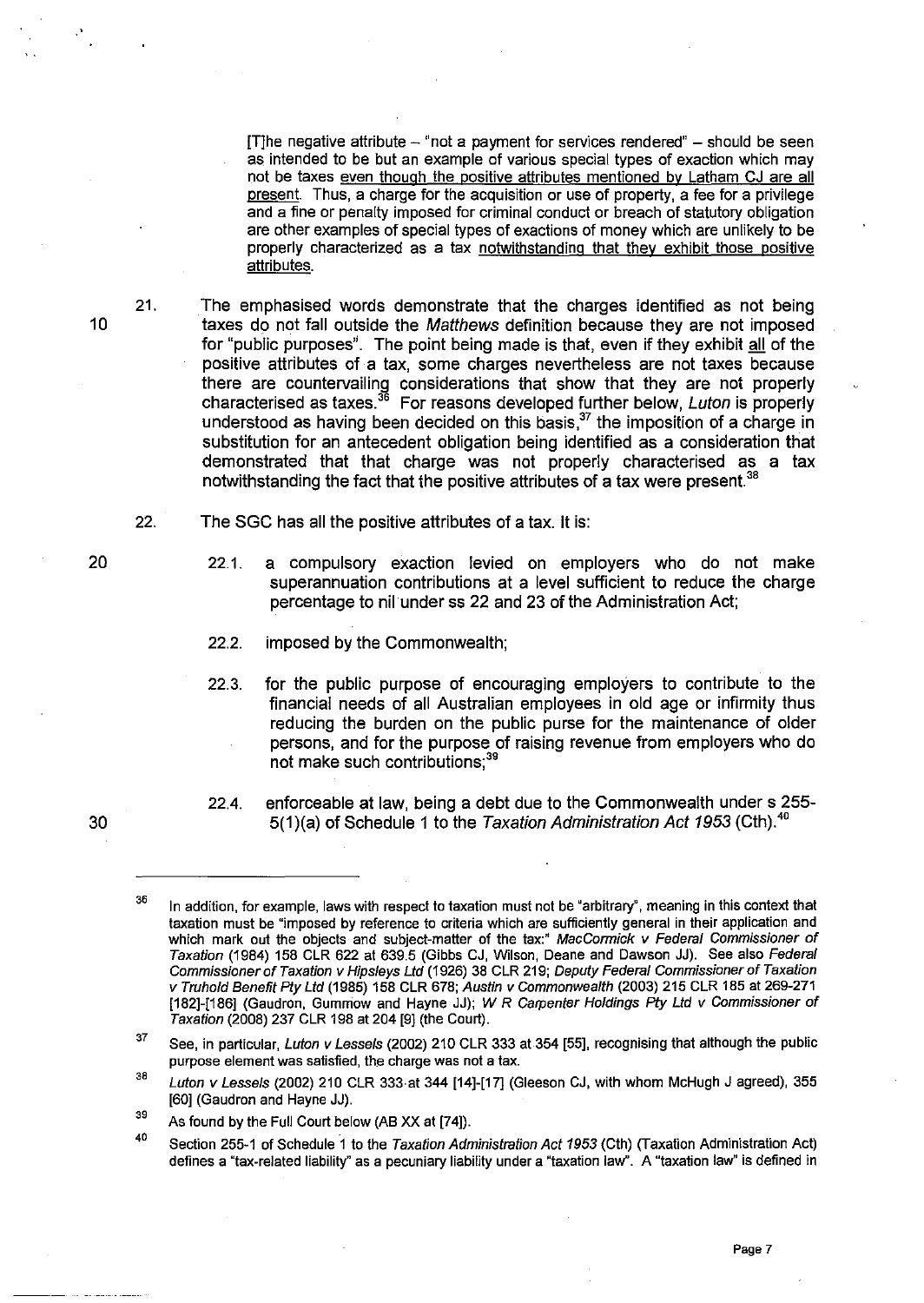#### C. PUBLIC PURPOSES

- 23. The Appellant accepts that the SGC has each of the positive attributes identified above except that concerned with "public purposes". Consequently, if the Appellant fails to make good its contention that the SGC is not imposed for public purposes, the appeal must fail.
- 24. The Appellant contends that the SGC is not exacted for public purposes because, in those cases where the SGC is paid by an employer to the Commissioner of Taxation (as opposed to the majority of cases where an employer makes superannuation payments directly to a superannuation fund or RSA for the benefit of employees), a payment will be made out of the CRF under Pt 8 of the Administration Act for the benefit of individual employees in an amount that closely corresponds to the amount of the SGC paid by an employer. There are three answers to that argument.

#### (i) Payment into CRF

- 25. The "public purposes" requirement is not concerned with the purpose for which moneys are to be applied, at least where the moneys raised are paid into the CRF.
- 26. The Consolidated Fund was first established in the United Kingdom in 1787.<sup>41</sup> following the recommendation of the "Thirteenth Report of the Commissioners appointed to examine, take and state the Public Accounts of the Kingdom",<sup>42</sup> to do away with the past practice of assigning "specific taxes to specific charges".<sup>43</sup> The fund created by ss 47 and 48 of the 1787 Act was replaced in 1816 by a new fund, being the Consolidated Fund of the United Kingdom of Great Britain and Ireland, and the 1787 Consolidated Fund was merged into the new fund. The Consolidated Fund Act 1816<sup>44</sup> is still in force today. The Consolidated Fund in the United Kingdom was the inspiration for s 81 of the Constitution. $45$
- 27. Moneys received into the CRF are available to be appropriated for any purpose for which the Parliament may lawfully spend money, whatever the purpose for

10

s 995-1 of the Income Tax Assessment Act 1997 (Cth) as an Act for which the Commissioner has general administration. Section 43 of the Administration Act provides that '"[t]he Commissioner has the general administration of this Act." Items 60 and 65 of s 250-10(2) of Schedule 1 to the Taxation Administration Act provide that the charges imposed under s 46 (superannuation guarantee charge) and s 47 (additional superannuation guarantee charge) are tax-related liabilities. Section 255-5(1)(a) of Schedule 1 to the Taxation Administration Act provides that a tax-related liability that is due and payable is a debt due to the Commonwealth. Section 255-5(1)(b) of Schedule 1 to the Taxation Administration Act provides that the debt is payable to the Commissioner. Section 255-10(2) empowers the Commissioner (and others) to sue for recovery of the debt in a court of competent jurisdiction.

<sup>41</sup>  27 Geo III c 13 (the 1787 Act). ss 47 and 48.

<sup>42</sup>  'Thirteenth Report of the Commissioners appointed to examine, take and state the Public Accounts of the Kingdom', in The New Annual Register or General Repository of History, Politics and Literature for the year 1787.

<sup>43</sup>  See Northern Suburbs (1993) 176 CLR 555 at 579 (Brennan J), see also 575 (plurality), 591.3 (Dawson J) and 598 (McHugh J); Anson and Berriedale Keith, The Law and Custom of the Constitution  $(4^{in}$  edn, 1935) Vo12, pp 150-151, 179.

<sup>44</sup>  56 Geo III c 98 (the 1816 Act).

<sup>45</sup>  Northern Suburbs (1993) 176 CLR 555 at 575 (Mason CJ, Deane, Toohey and Gaudron JJ); Harrison Moore, *Constitution of the Commonwealth of Australia* (2<sup>nd</sup> edn, 1910) at 522.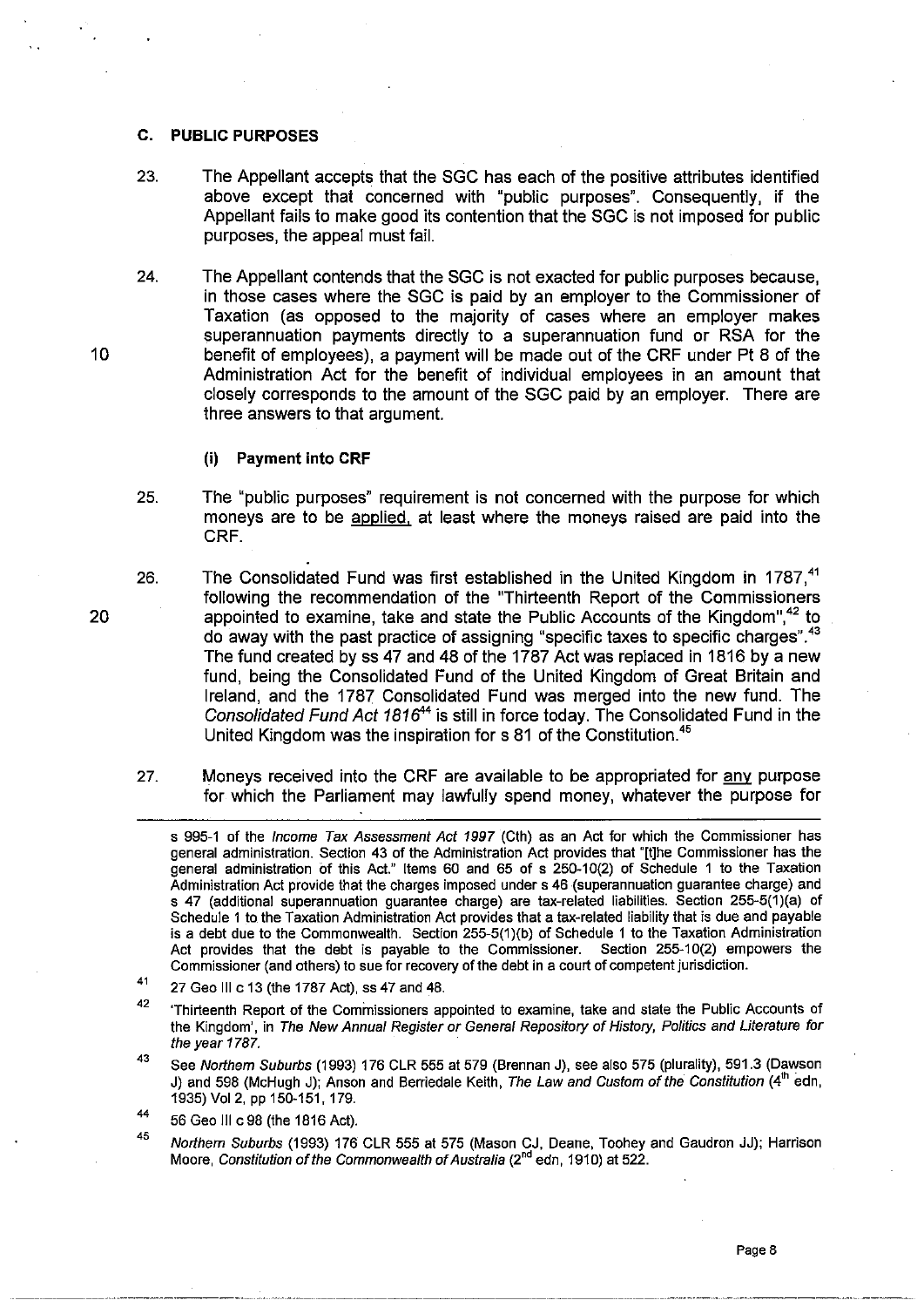which those moneys were raised.<sup>46</sup> As Latham CJ explained in the First Uniform Tax Case: *<sup>47</sup>*

It is doubtful whether Commonwealth revenue can be earmarked except at the point of expenditure (Le., not as revenue) by an appropriation Act ... All taxation moneys must pass into the Consolidated Revenue Fund (sec. 81), where their identity is lost, and whence they can be taken only by an appropriation Act. An appropriation Act could provide that a sum measured by the receipts under a particular tax Act should be applied to a particular purpose, but this would mean only that the sum so fixed would be taken out of the general consolidated revenue. Thus there can be no earmarking in the ordinary sense of any Commonwealth revenue.

28. The Appellant's argument depends upon the proposition that payments of the SGC by an employer can be traced through the CRF such that any payments made to employees under Pt 8 of the Administration Act are properly viewed as having come from the employer.<sup>48</sup> That would involve earmarking of the very kind that the operation of the CRF prevents. Such earmarking is antithetical to the decoupling of revenue and expenditure brought about the establishment of the Consolidated Fund in the eighteenth century. The better view is that, when the SGC is paid by a particular employer into the CRF, its "identity is lost". The funds raised by the charge are thereafter available to be spent on any purpose for which the Commonwealth may lawfully spend money.

29. That conclusion is not altered by the fact that Pt 8 of the Administration Act has the effect that "a sum measured by the receipts under a particular tax Act should be applied to a particular purpose". Despite the method by which it is calculated, the money paid out to employees under Pt 8 is taken from general consolidated revenue, via the standing appropriation provided by s 71 of the Administration Act. Payments are not sourced from the contributions paid by employers. It is for that reason that, even if the provisions concerning payments under Pt 8 had entirely failed, moneys raised pursuant to the SGC would have remained available for any purpose for which the Commonwealth can lawfully expend money.<sup>49</sup>

30. It is because all Commonwealth revenue loses its identity once it enters the CRF that: $50$ 

20

10

<sup>46</sup>  Moore v Commonwealth (1951) 82 CLR 547 at 561 (Latham CJ), 572 (McTiernan J); Parton v Milk Board (Vie) (1949) 80 CLR 229 at 258 (Dixon J); R v Barger (1908) 6 CLR 41 at 82 (Isaacs J).

<sup>47</sup>  South Australia v Commonwealth (First Uniform Tax Case) (1942) 65 CLR 373 at 414.2 (Latham CJ).

<sup>48</sup>  In the Full Federal Court, the Appellant went so far as to contend that "the SGC is stamped with a trust when received into the Consolidated Revenue Fund to be paid out pursuant to the provisions of Pt 8 for the benefit of an individual employee." The Full Court found that that proposition was "untenable": AB XX at [95].

<sup>49</sup>  South Australia v Commonwealth (First Uniform Tax Case) (1942) 65 CLR 373 at 415 (Latham CJ); AB at XX [95] and [97]. See also Logan Downs Pty Ltd v Federal Commissioner of Taxation (1965) 112 CLR 177 at 186.9-187.2 (Barwick CJ, Kitto, Taylor, Menzies and WindeyerJJ).

<sup>50</sup>  Tape Manufacturers (1993) 176 CLR 480 at 503 (Mason CJ, Brennan, Deane and Gaudron JJ, emphasis added).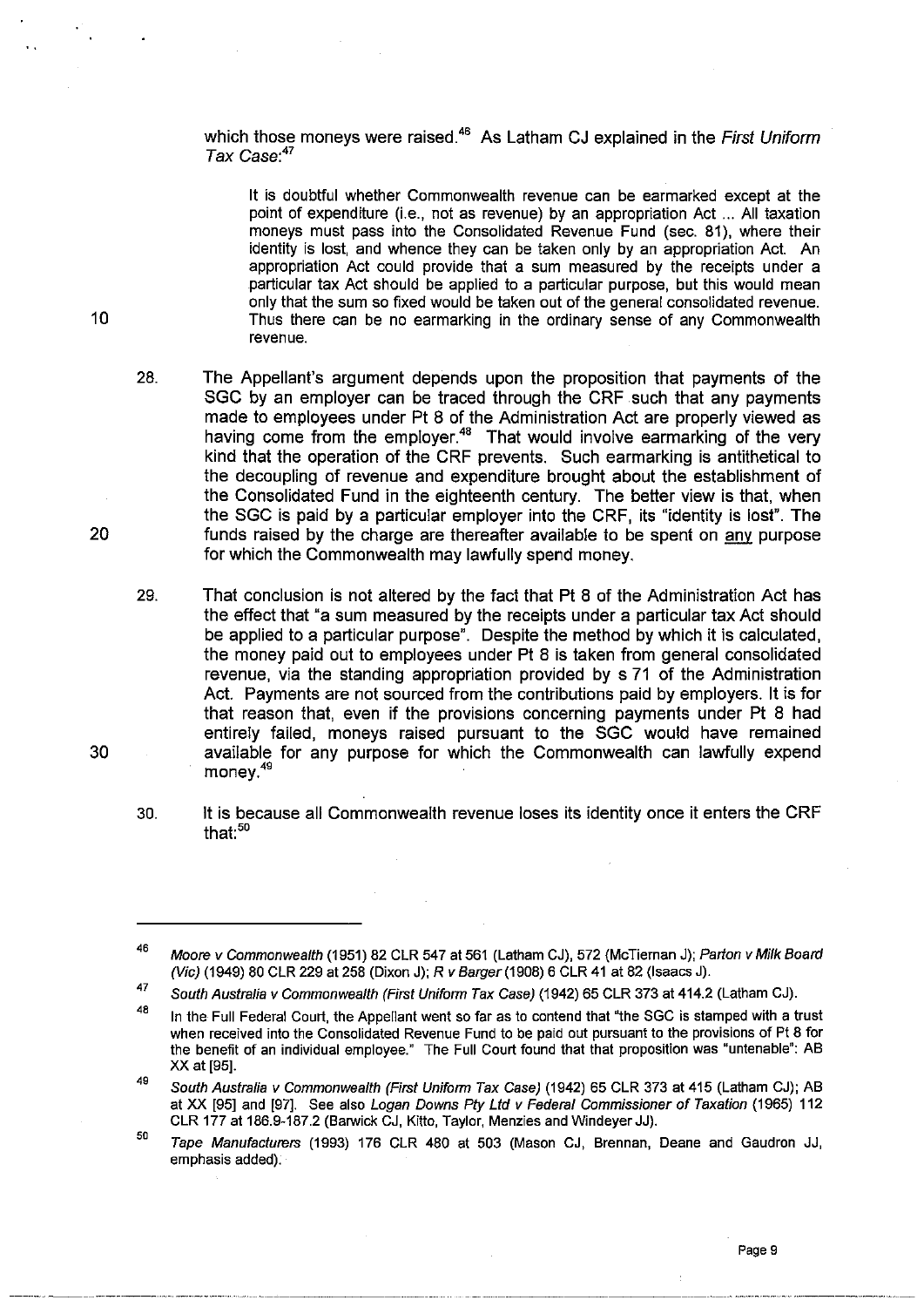In Australia, the fact that a levy is directed to be paid into the Consolidated Revenue Fund has been regarded as a conclusive indication that the levy is exacted for public purposes.

While the Court was closely divided as to the result in Tape Manufacturers, the accuracy of the proposition reflected in the above quotation was accepted by the entire Court.<sup>51</sup>

31. The conclusion that a public purpose will be present whenever funds are received into theCRF is supported by an examination of the historical development of the concept "public purposes" as a consideration relevant to whether exactions amounted to "taxation". The authorities in which the public purpose criterion was identified all concemed charges not paid into the CRF, but instead collected and used by local municipal agencies or committees. In that context, the public purposes criterion emerged from a concern on the part of courts to articulate the principle that taxation is imposed by a public body to serve the ends of government.52 The public purposes criterion is no more than a shorthand means of emphasising that taxation involves exacting money in order to service the ends of government.

- 32. The first relevant case is Cité de Montreal y Ecclésiastiques du Seminaire de St Sulpice,<sup>53</sup> a decision of the Privy Council, which concerned whether an assessment made by the City of Montreal for the cost of constructing a drain running in front of the Seminary of St Sulpice was a municipal tax. The Privy Council held that it was, because the power was "entrusted to municipal bodies, presumably in the interest of the public, and not for the interest of private owners, although the latter may be benefited by their exercise".<sup>54</sup>
- 33. The second relevant case is Lawson v Interior Committee of Direction<sup>55</sup> where the Supreme Court of Canada followed Cité de Montreal to hold that, where powers to impose a compulsory levy are vested in a public body by legislation, "the purposes for which they are given are conclusively presumed to be public purposes."
- 30 34. Cité de Montreal and Lawson were relied upon in argument before the Privy Council in Lower Mainland Dairy Products Sales Adjustment Committee v Crystal Dairy Ltd,<sup>56</sup> where the Privy Council held that levies imposed in order to transfer a portion of the returns obtained by traders in the fluid milk market to traders in the manufactured milk products market (by means of requiring payments to the Committee, which distributed them to farmers in the manufactured milk market)

Page 10

20

<sup>51</sup>  Tape Manufacturers (1993) 176 CLR 480 at 522.2 (Dawson and Toohey JJ) and 529.8 (McHugh J).

<sup>52</sup>  Quick and Garran, The Annotated Constitution of the Australian Commonwealth (1901), p. 550, stating that: "Taxation may now be defined as any exaction of money or revenue, by the authority of a State, from its subjects or citizens and others within its jurisdiction, for the purpose of defraying the cost of government, promoting the common welfare, and defending it against aggression".

<sup>53</sup>  (1889) 14 App Cas 660.

<sup>54</sup>  (1889) 14 App Cas 660 at 663.

<sup>55</sup>  [1931] SCR 357 at 362-363; [1931] 2 DLR 193 at 197.

<sup>56</sup>  [1933] AC 168.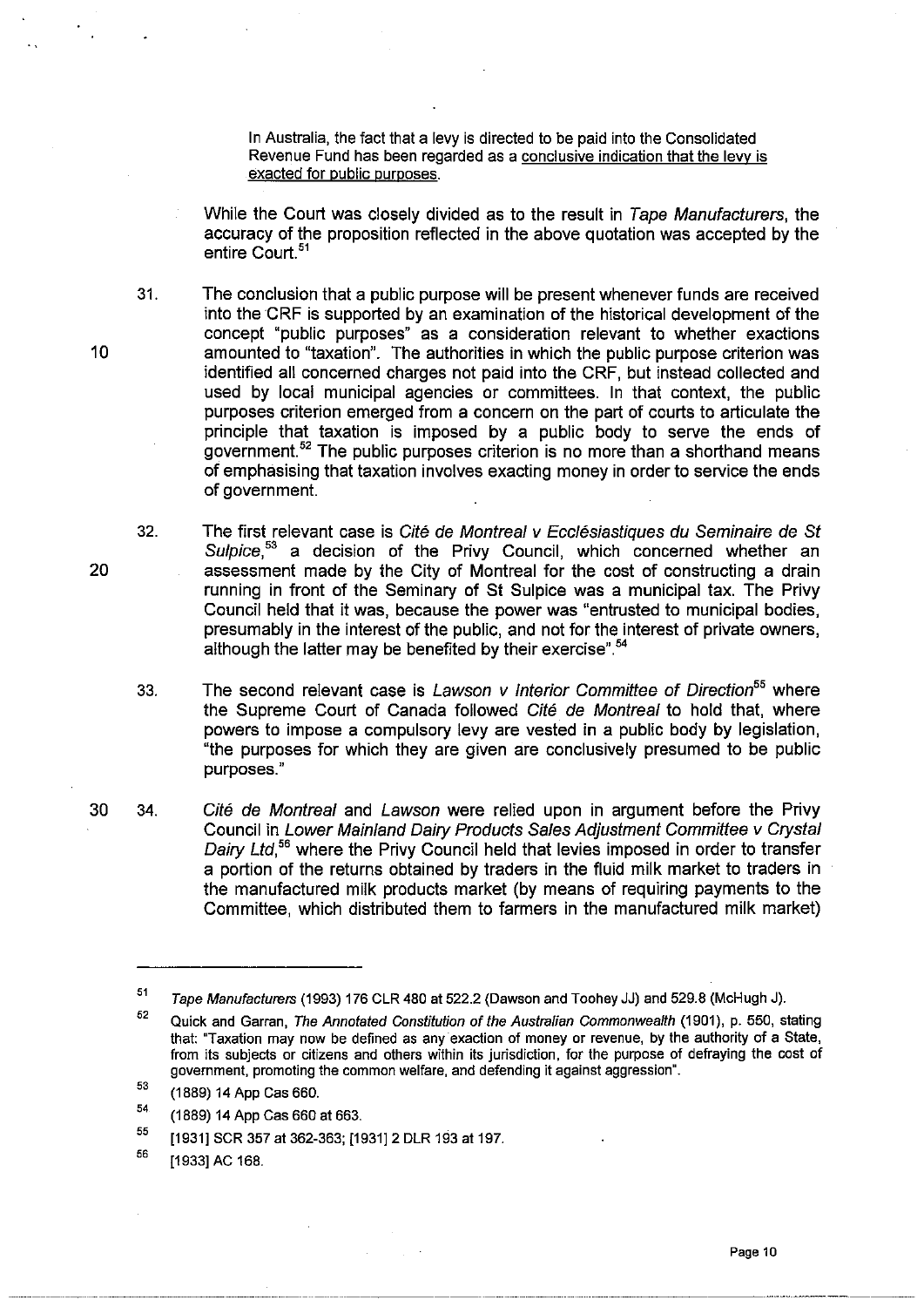were properly characterised as imposing a tax.<sup>57</sup> Having identified one of the features that supported that conclusion as being that "the imposition of these levies is for public purposes",<sup>58</sup> the Privy Council said:<sup>59</sup>

Their Lordships are of the opinion that the Committee is a public authority, and that the imposition of these levies is for public purposes ... The fact that the moneys so recovered are distributed as a bonus among the traders in the manufactured products market does not, in their Lordship's opinion, affect the taxing character of the levies made. The district here affected is a considerable part of the whole Province, but the Act might have still wider application within the Province. While not saying that these elements are exhaustive of the elements which might be found in other cases to point to the same conclusion, their Lordships are of opinion that they are sufficient to characterize the adjustment levies in the present case as taxes ....

- 35. In Matthews Latham CJ relied upon Lower Mainland Dairy in support of the inclusion of the "public purposes" requirement in his formulation of the attributes of a tax $60$
- 36. In Tape Manufacturers,  $61$  the majority referred to a more recent Canadian authority, Massey-Ferguson Industries Ltd  $v$  Government of Saskatchewan.<sup>62</sup> as an example of a levy-based scheme that was not a tax. There were two factors in that case that were "indicative of absence of public purpose", one being the imposition of the levy to provide compensation to a circumscribed category of farmers, but the other being that the levy was not paid into the CRF. $^{63}$  The Supreme Court of Canada said:<sup>64</sup>

There is here no collection of money to go into a consolidated revenue fund which is then chargeable with satisfying awards of compensation. Although the scheme is a public one, created under a public statute, its beneficiaries and obligors are circumscribed by the particular activity or enterprise in which they are engaged.

37. Plainly enough, when funds are received into the CRF they can thereafter only lawfully be used to serve the ends of government, which in the Australian constitutional context are determined by the Commonwealth's capacity to spend.<sup>65</sup> It is therefore not surprising that the "public purposes" criterion has long been regarded as conclusively established once funds are paid into the CRF.<sup>66</sup>

- 60 (1938) 60 CLR 263 at 276.
- 61 Referred to in the majority's reasons in Tape Manufacturers at (1993) 176 CLR 480 at 503.
- 62 [1981]2 SCR 413; (1981) DLR (3d) 513.
- 63 Tape Manufacturers (1993) 176 CLR 480 at 503 (Mason CJ, Brennan, Deane and Gaudron JJ).
- 64 [1981] 2 SCR 413 at 432; (1981) DLR (3d) 513 at 528.
- 65 Pape v Commissioner of Taxation (2009) 238 CLR 1.
- 66 Going back at least to R *v* Barger; The Commonwealth *v* McKay (1908) 6 CLR 41 at 82 (Isaacs J), stating "[T]he imposition of a tax on any person or thing for the benefit of the Consolidated Revenue is taxation, and taxation within the meaning of the Constitution". That aspect of the decision in Barger has **not since been questioned.**

20

30

<sup>57</sup>  [1933] AC 168 at 173-174.

<sup>5</sup>B [1933] AC 168 at 175.7.

<sup>59</sup>  [1933] AC 168 at 175.9 (emphasis added).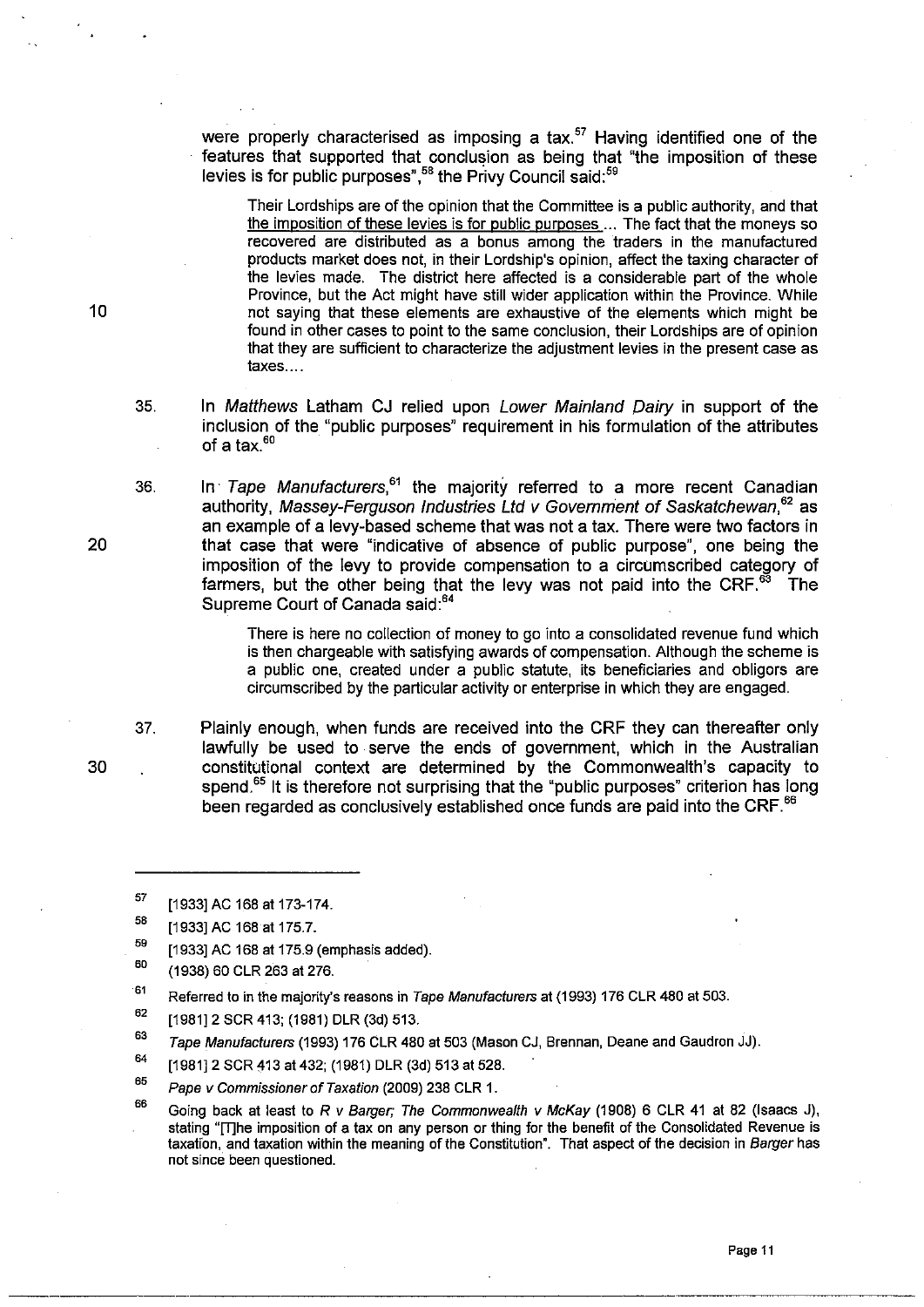38. If funds raised pursuant to a charge are received into the CRF, while that does not conclusively establish that the charge is a tax $^{67}$  (because some other positive attribute of a tax may be missing, or because a countervailing consideration means that a charge should not be characterised as a tax even though all the positive attributes of a tax are present), it does conclusively establish that the charge is imposed for "public purposes".<sup>68</sup>

### (ii) The SGC is imposed **for** public purposes

- Further or alternatively, whether or not the fact of' payment into the CRF conclusively establishes that the SGC is imposed for public purposes, the SGC is in fact imposed for such purposes. It serves the public purposes of providing an incentive for employers to make superannuation contributions to their employees at a level that will, over time, relieve pressure on the Federal budget caused by an ageing population, increase standards of living in retirement and increase Australia's domestic savings, and to raise revenue if employers fail to make such contributions.<sup>69</sup>
- 40. In Australian Communication Exchange Ltd v Deputy Federal Commissioner of Taxation, which concerned the interaction of s 23 of the Administration Act in its form prior to 1 July 2008 with a Queensland Award, Kirby J (who dissented as to the result) explained the purpose of the Charge Act and the Administration Act as follows:<sup>70</sup>

The passage of the Administration Act followed two major concerns of Federal Parliament to which the Act (and cognate measures including the Charge Act) gave effect. The first was the need to reduce the dependence of wage-earners in Australia upon the age pension as the main source of their retirement income. The second was to broaden the attraction of superannuation so that it would become accessible to a wider class of non-wealthy wage earners and financially attractive to employees who had previously been disadvantaged so far as superannuation was concerned... The Administration Act must be construed in the context of these significant changes to employment practice and federal law, stimulated and sanctioned by tax implications for superannuation and tax charges for noncomplying employers, aimed, in effect, at shifting a large part of post-retirement income support from government pensions to personal savings (necessarily and substantially derived from employment income).

41. As His Honour went on to state:<sup>71</sup>

20

10

39.

<sup>67</sup>  Luton v Lessels (2002) 210 CLR 333 at 344 [13] (Gleeson CJ), 355 [58] (Gaudron and Hayne JJ) and 361 [80] (McHugh J). See also s 53 of the Constitution.

<sup>68</sup>  Tape Manufacturers (1993) 176 CLR 480 at 503 and 522.2. The observations in Luton v Lessels (2002) 210 CLR 333 at 354 [55] (Gaudron and Hayne JJ) and 370 [111] (Kirby J), while expressed in less emphatic language, are not inconsistent with that view.

<sup>69</sup>  See Annexure B.

<sup>70</sup>  Australian Communication Exchange Ltd v Deputy Federal Commissioner of Taxation (2003) 201 ALR 271 at [65]-[66]. See also at [8] (Gleeson CJ) and [92] (Hayne J) (both dissenting as to the result, but not the description of the legislative scheme).

<sup>71</sup>  Australian Communication Exchange Lld v Deputy Federal Commissioner of Taxation (2003) 201 ALR 271 at [70].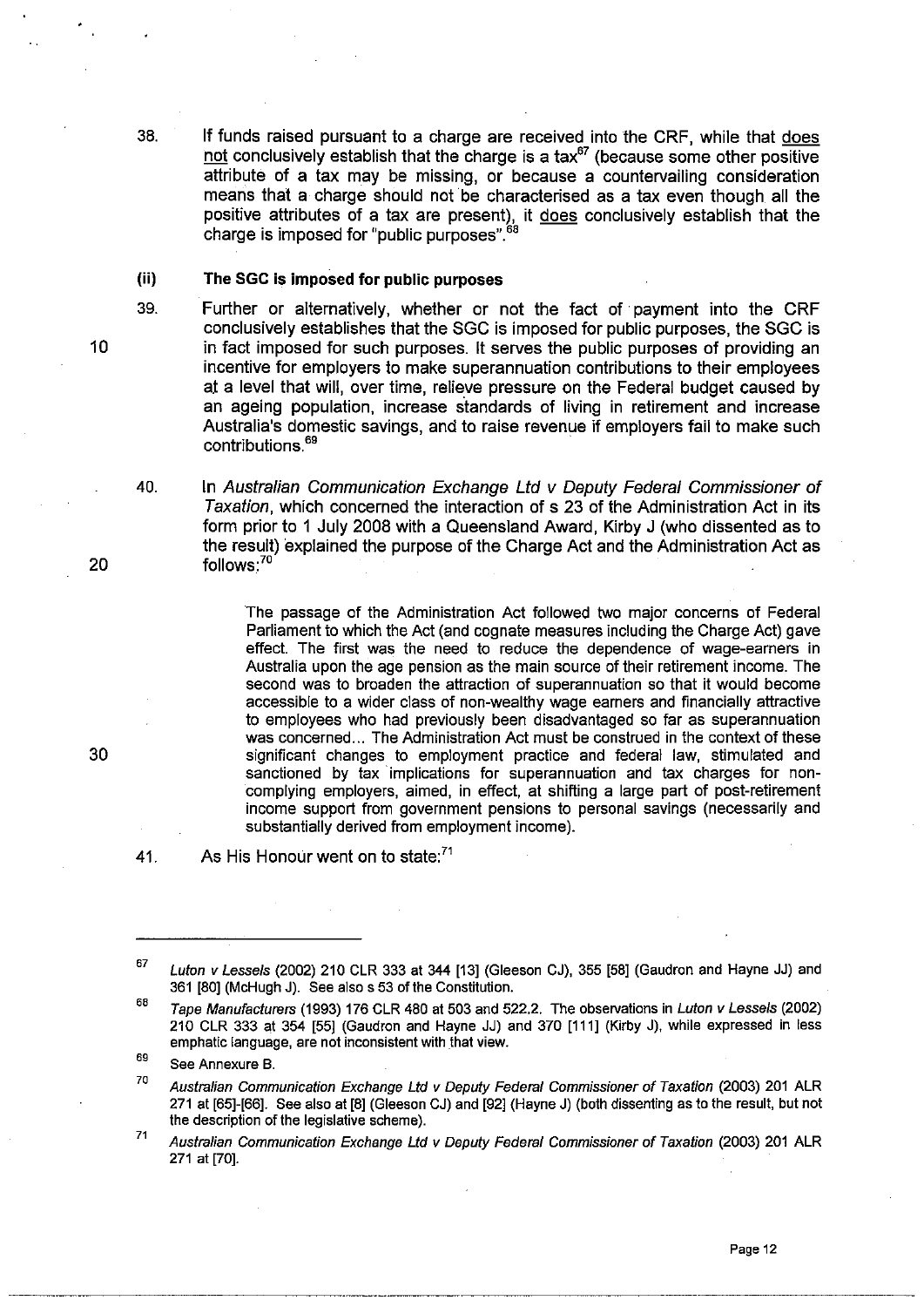So far as the Administration Act is concerned, it is clear that its purpose was to ensure that minimum employer superannuation contributions were paid in relation to aI/ employees, subject only to limited exceptions, none of which was applicable to the present case.

42. Similarly, the Full Federal Court below said (AB XX at [74]):

[E]ven if it be accepted than an exaction must be for public purposes if it is properly to be characterised as a tax, the exaction effected by s 5 and s 6 of the [Charge Act] is for public purposes in so far as it provides an incentive to all employers to contribute to the superannuation needs of their employees.

10 43.

The Appellant does not directly answer the conclusion that the SGC has a public purpose in providing such an incentive, even if no revenue is raised. Instead, the Appellant focuses on the correlation between the amount of the SGC and amounts paid out under Pt 8 of the Administration Act into superannuation or equivalent funds for the benefit of individual employees. For the reasons explained in paragraph 10 above, that correlation is not exact. However, even if there was an exact correlation between amounts paid into the CRF under Pt 3 of the Administration Act and the amounts paid out of the CRF under Pt 8 of that Act, that would not demonstrate that the SGC was not imposed for public purposes. Even if the SGC was properly characterised as transferring funds from one group (employers who do not make the minimum level of superannuation contributions) to another (employees of such employers), it would not follow that the SGC is not imposed for public purposes. The Full Federal Court correctly accepted (AB XX at [93]) that the Appellant's submission to the contrary is inconsistent with Tape Manufacturers<sup>72</sup> and Northern Suburbs,<sup>73</sup> and is not supported by Luton.<sup>74</sup>

In Tape Manufacturers, in which judgment was delivered on the same day as Northern Suburbs, Mason CJ, Brennan, Deane and Gaudron JJ held that a "royalty" imposed on vendors of blank tapes, which required specified amounts to be paid to a "collecting society", was a tax. The collecting society was a company limited by guarantee that was declared by the Attorney-General to be the collecting society. The members of that company were copyright owners.<sup>75</sup> The "royalty" was imposed in order to recompense copyright owners in respect of home copying of sound recordings.<sup>76</sup> The fact that the "royalty" was imposed to recompense one group at the expense of another did not prevent it from being characterised as a tax. Mason CJ, Brennan, Deane and Gaudron JJ said that Air Caledonie is "at odds with the notion that a law which levies an exaction on one group in the community to be expended for the benefit or advantage of another group in the community is not a law imposing taxation", $\frac{77}{7}$  Their Honours went on to state that: $78$ 

72 (1993) 176 CLR 480.

.. --.--.... ~.---~------.. -•.. ---------~.--------

77 Tape Manufacturers (1993) 176 CLR 480 at 504.6 (while this passage suggests that such an exaction is a tax even though it is not imposed for a public purpose, the passage quoted below indicates that the

44.

<sup>73</sup>  (1993) 176 CLR 555.

<sup>74</sup>  (2002) 210 CLR 333.

<sup>75</sup>  Tape Manufacturers (1993) 176 CLR 480 at 496.5.

<sup>76</sup>  Tape Manufacturers (1993) 176 CLR 480 at 499.3.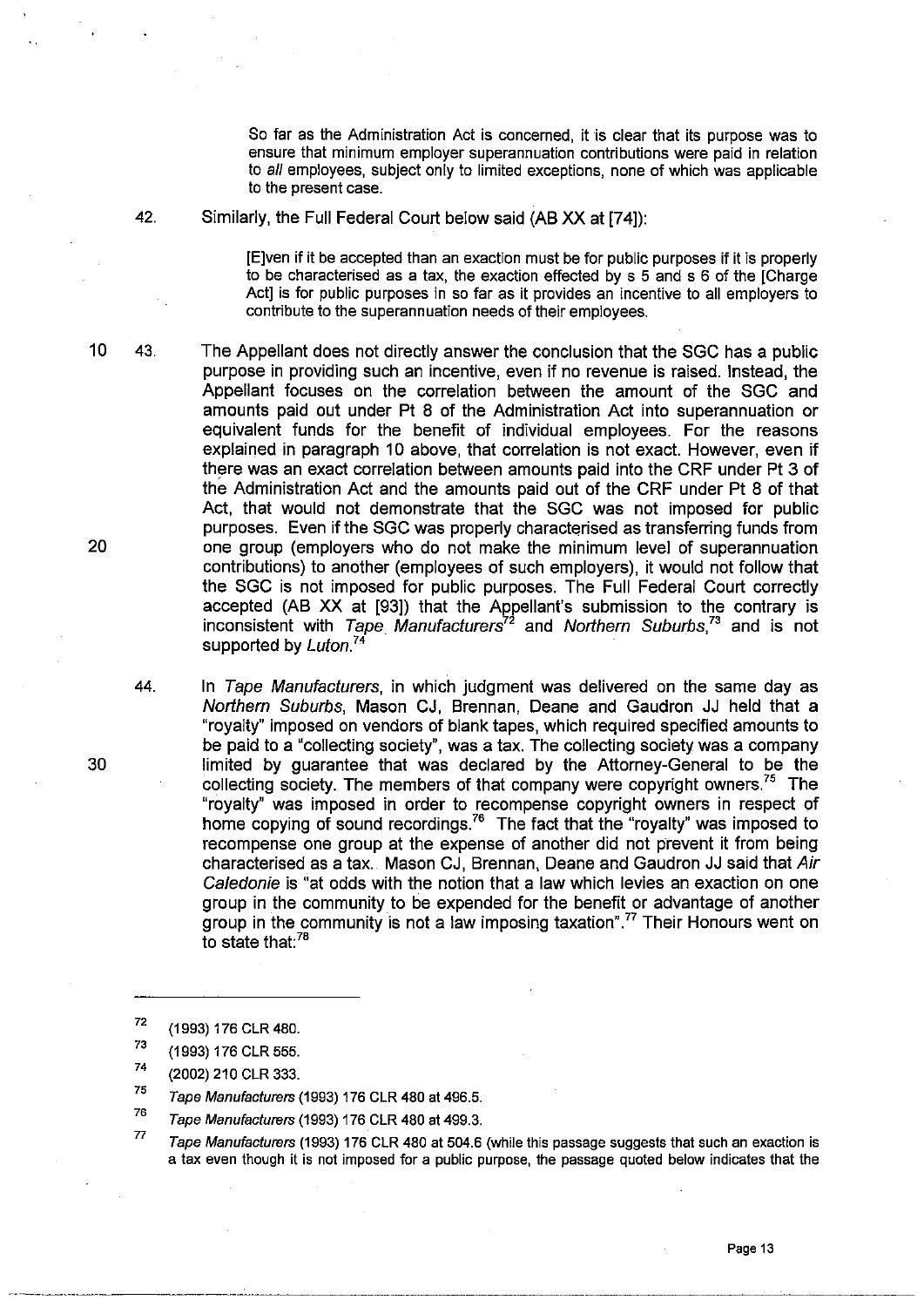The only possible reason, apart from those already rejected, for holding that the provision in question in this case is not a law imposing taxation is that an . expropriation from one group for the benefit of another as an incident of legislative regulation of interests on a subject matter within power, with a view to bringing about what is conceived to be an equitable outcome, is not an exaction for public purposes and is therefore not a tax. In one sense it may be said that the purpose is private in that it concerns the interests of the two groups only. But, in truth, the legislative solution to the problem proceeds on the footing that it is imposed in the public interest. Indeed, the purpose of directing the payment of the levy to the collecting society for ultimate distribution of the net proceeds to the relevant copyright owners as a solution to a complex problem of public importance is of necessity a public purpose.

#### 45. After discussing Attorney-General (NSW) v Homebush Flour Mills Ltd.<sup>79</sup> their Honours said: $80$

The question in that case, as in this case, was whether the purpose on which the moneys raised were to be expended was to be characterized as a public purpose. Just as, in that case, the relief of necessitous farmers was a public purpose 50, in this case, the compensation of relevant copyright owners arising out of what has been a complex problem of public importance is a public purpose.

46. Northern Suburbs upheld the validity of the Training Guarantee Act 1990 (Cth) and the Training Guarantee (Administration) Act 1990 (Cth), upon which the Charge Act and the Administration Act had been based.<sup>81</sup> The training guarantee scheme defined a minimum amount that each employer was notionally required to expend in training its workforce. The Training Guarantee Act 1990 (Cth) imposed a charge corresponding to the amount by which the employer's actual expenditure on training fell short of that minimum amount. The employer was liable to pay that amount to the Commissioner of Taxation (that is, into the CRF), and an equivalent amount was appropriated from the CRF into a trust account, $\degree$ and then expended on workforce training (particularly by way of payments made pursuant to training guarantee agreements between the Commonwealth and the  $States)$ . $83$ 

majority held that the public purpose requirement was satisfied) and 506.7-507.4. See also Luton v Lessels (2002) 210 CLR 333 at 355 [60] (Gaudron and Hayne JJ) and 370 [113]-[114] (Kirby J); Airservices Australia v Canadian Airlines (1999) 202 CLR 133, 189 [132] (Gaudron J).

10

20

<sup>7</sup>B Tape Manufacturers (1993) 176 CLR 480 at 504.8-505.1 (emphasis added). In taking this approach, the Court declined to' follow decisions of the United States Supreme Court and the Supreme Court of Canada that held that regimes that provided for the expropriation of money from one group for the benefit of another did not impose taxation. See, e.g., Massey-Ferguson Industries Ltd v Government of Saskatchewan [1981]2 SCR 413 at 432; (1981) DLR (3d) 513 at 528; United States v Butler 297 US 1 at 61 (1936).

<sup>79</sup>  (1983) 56 CLR 390 at 408 (Starke J).

BO Tape Manufacturers (1993) 176 CLR 480 at 505.7 (emphasis added).

B1 Above footnote 3. Given that the SGC was modelled on the Training Guarantee Act 1990 (Cth), it was from its inception designed as a tax. Contrary to the Appellant's submission at paragraph 41, ensuring that moneys received as a result of the operation of the SGC are received into the CRF is neither a "colourable" nor "circuitous" device for avoiding the operation of s 51 (xxxi) of the Constitution. On the contrary, it is mandated by s 81 of the Constitution.

<sup>82</sup>  (1993)176 CLR 555 at 572.4.

<sup>83</sup>  (1993) 176 CLR 555 at 564.3. See also 585-586 (Dawson J, with whom McHugh J relevantly agreed at 596.4).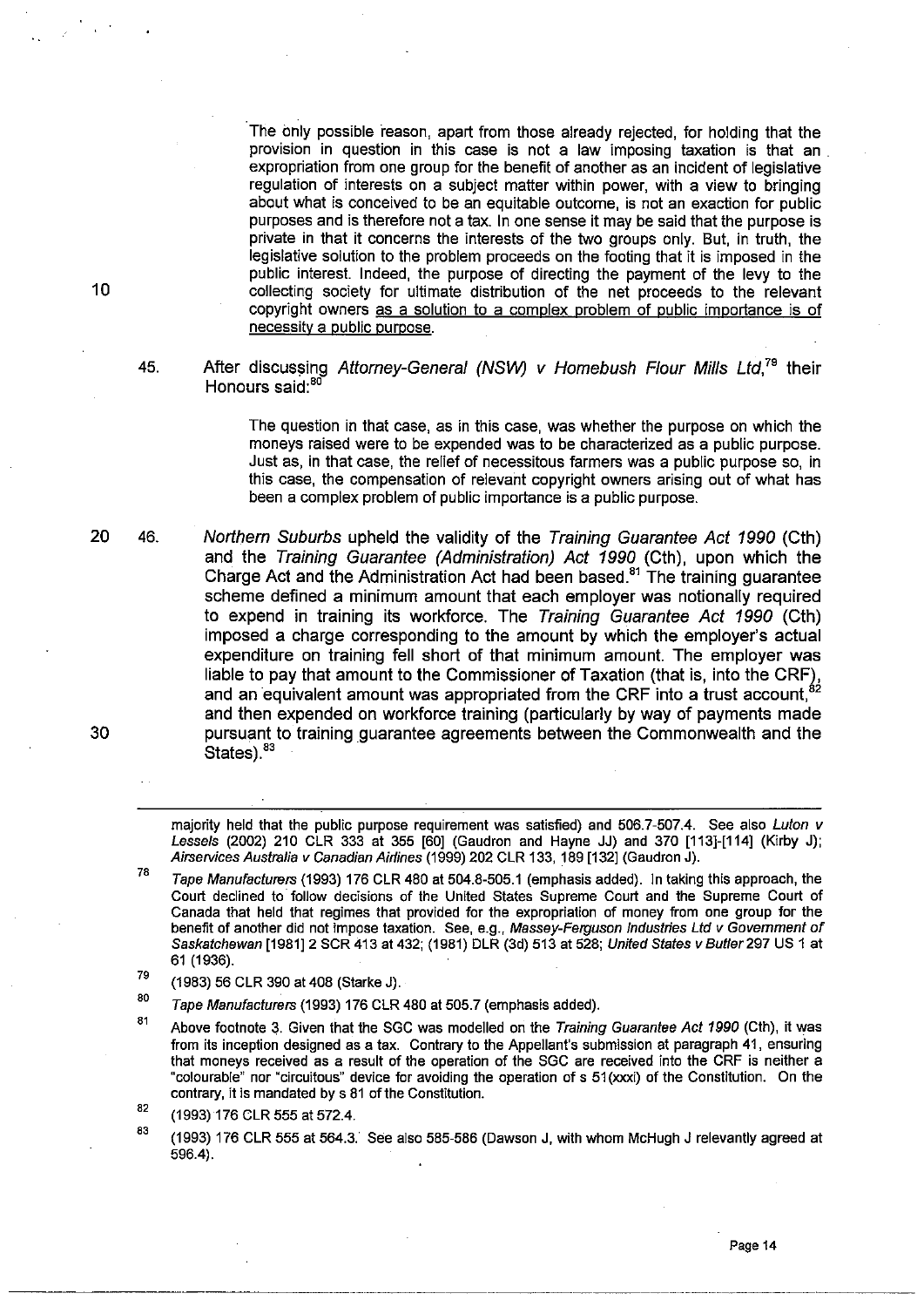- 47. The only significant difference between the legislative scheme at issue in Northern Suburbs and the present is that, under the training quarantee scheme. there was no requirement that funds collected pursuant to the charge be expended on training employees of the particular employers who had been obliged to pay the charge.<sup>84</sup> That fact was significant to the Court's conclusion that the charge was not properly characterised as a fee for a service. $85$  It was not significant to any other aspect of the Court's reasons for concluding that the charge was a tax.<sup>86</sup> That difference in the legislative regimes therefore does not provide a basis for distinguishing Northern Suburbs,<sup>87</sup> given that the SGC is clearly not a fee for service. The Court regarded it as clear that the expenditure of funds on training was a "public purpose", even though that training would, of necessity, benefit only some employees.<sup>88</sup>
- 48. Further, and inconsistently with the Appellant's argument that the SGC is imposed for a private purpose and not for the purpose of raising revenue, $88$  the plurality in Northern Suburbs considered it not to the point that the charge would not have raised any revenue if employers acted to provide the specified minimum levels of training, because: 90

Plainly enough, one object of the legislative scheme ... is to impose on an employer who does not expend on quality employment related training an amount equal to its minimum training requirement a liability to pay the charge. In this respect, the imposition of the liability to pay the charge is a secondary object of the scheme, albeit one to be implemented only in the event that an employer does not expend on quality employment related training an amount equal to its minimum training requirement. But the fact that the revenue-raising burden is merelv secondary to the attainment of some other object or objects is not a reason for treating the charge otherwise than as a tax. One might as well suggest that a protective customs duty is not a tax because its primary object is the protection of a particular local manufacturing industry from overseas competition.

49. The plurality concluded that:<sup>91</sup>

> The fact that the legislature has singled out those who do not spend the minimum training requirement as the class to bear the burden of the charge and to quantify the amount of the liability by reference to the shortfall does not deprive the charge of the character of a tax.

50. Those remarks are equally applicable to the SGC, the primary operation of which is to provide an incentive to employers to make superannuation payments

-------\_.\_-\_.\_---

89 Appellant's submissions, paragraphs 40 to 46.

90 (1993) 176 CLR 555 at 569.3 (emphasis added). To the same effect see 589.1 (Dawson J). See also Radio Corporation Ply Lld *v* Commonwealth (1938) 59 CLR 170 at 179-180; Fairfax *v* Federal Commissioner of Taxation (1965) 114 CLR 1 at 13 (Kitto J), 18 (Windeyer J).

91 (1993) 176 CLR 555 at 571.5. See also 587.6 (Dawson J).

20

10

B4 (1993) 176 CLR 555 at 568.3.

B5 (1993) 176 CLR 555 at 568.4. See also at 588.4 (Dawson J).

B6 (1993) 176 CLR 555 at 566.9-567.1 (Mason CJ, Deane, Toohey and Gaudron JJ), with whom Brennan J agreed at 584.7.

<sup>87</sup>  Cf Appellant's submissions, paragraph 28.

<sup>88</sup>  See, e.g., Northem Suburbs (1993) 176 CLR 555 at 587.5 (Dawson J).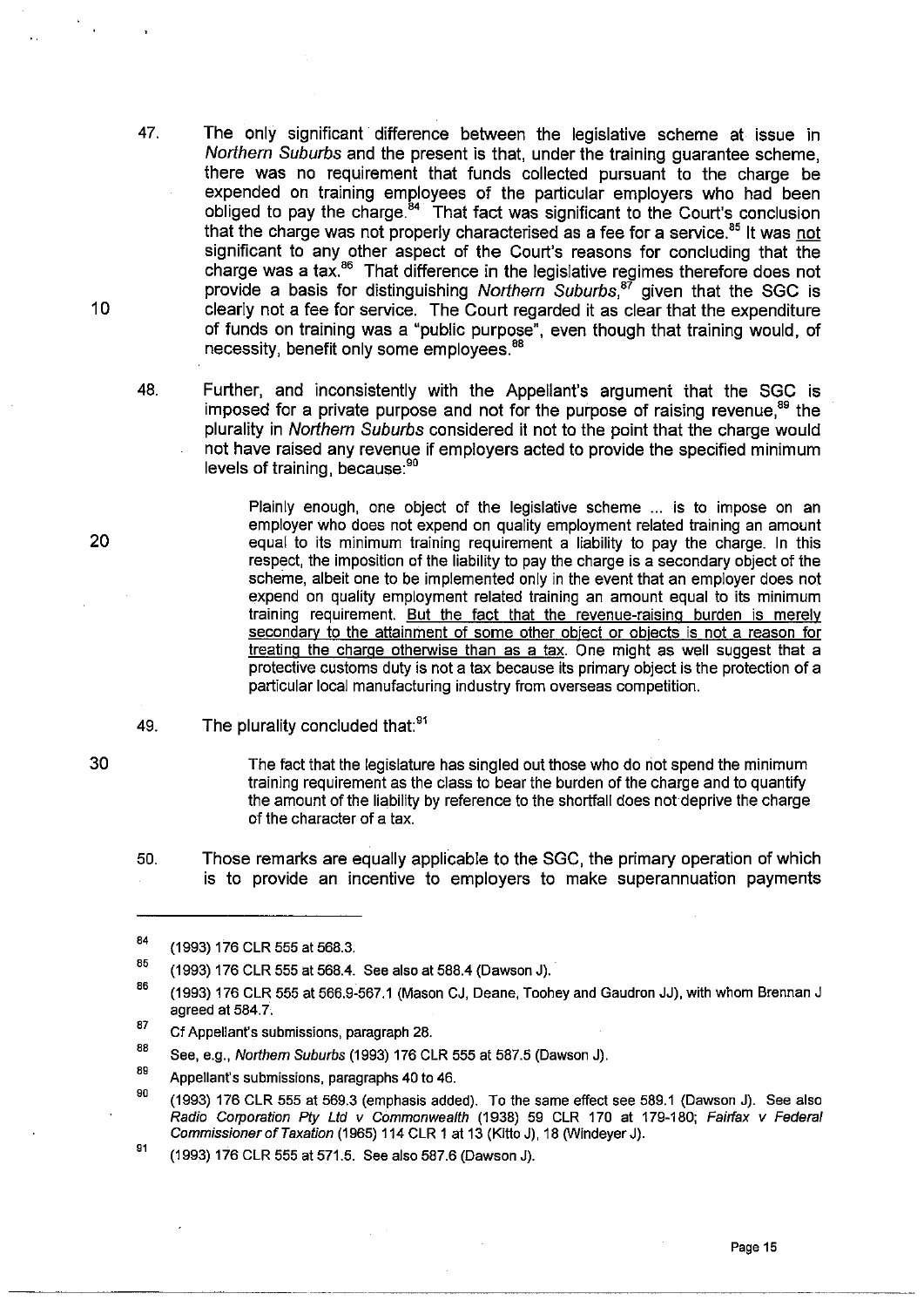directly. To the extent that they make those payments, no revenue will be raised. However, that does not change the fact that revenue will be raised from those employers who choose not to make superannuation payments directly.<sup>92</sup> The fact that a corresponding amount will then be spent does not change the characterisation of the amount raised as revenue (just as in Northern Suburbs the amount received did not cease to be revenue simply because it was expended on the provision of training). In short, there is nothing unconstitutional about revenue neutrality.<sup>93</sup> The juxtaposition between exactions arising from the operation of the SGC on the one hand with payments made for the benefit of individuals under Pt 8 of the Administration Act on the other establishes nothing more than that the scheme was designed to be substantially revenue neutral.

#### (iii) Public purposes not required

- 51. Alternatively, even if the SGC is not imposed for public purposes, it does not follow that it is not a tax for the purpose of s 51(ii) of the Constitution. As made clear in the passage from Air Caledonie International v Commonwealth quoted in paragraph 19 above, there is no reason why the compulsory exaction of money under statutory powers cannot properly be seen as taxation notwithstanding that it was for purposes which could not be described as public.
- 52. The SGC is a compulsory exaction of money by force of a law of the Commonwealth Parliament. It is not a fee for service, a fee for a privilege or a penalty, nor does it replace an antecedent liability. Its proceeds are available to be expended only on purposes for which the Commonwealth may lawfully spend money. It is appropriately characterised as a tax even if it is not imposed for "public purposes".
	- 53. The Appellant contends that the "public purpose" criterion is necessary in order to prevent s 51 (ii) from being used to circumvent the limits of the power to acquire property pursuant to s  $51$ (xxxi) of the Constitution.<sup>94</sup> That is not so. The distinction between a law with respect to taxation and a law with respect to the acquisition of property does not depend on any "public purpose" criterion.

---.. \_---\_ .... \_ ........ \_\_ .......... \_.\_.\_.\_ .... \_ ..

10

<sup>92</sup>  For example, in the 2008-09 financial year, the superannuation guarantee shortfall assessed amounted to \$301 million, together with \$10.9 million of administrative component and \$46 million of nominal interest component. Other penalties and interest assessed relating to the SGC amounted to \$40.4 million: see Inspector-General of Taxation Review into the A TO's administration of the Superannuation Guarantee Charge: A report to the Assistant Treasurer (March 2010). For the income years between and including 2000-01 to 2009-10, the Commissioner of Taxation has collected (in net terms) approximately \$1.995 billion under the superannuation guarantee system, and distributed approximately \$1.901 billion of employee superannuation guarantee entitlements: see Commissioner of Taxation Annual Report 2009-2010 at 38 (Table 3.3.1) and 42 (Table 3.3.3).

<sup>93</sup>  Commonwealth taxation laws are often revenue neutral: see, e.g., Dairy Industry Adjustment Act 2000 (Cth), inserting Schedule 2, cl 83 to the Dairy Produce Act 1986 (Cth); Primary Industries and Energy Research and Development Act 1989 (Cth) ss 5 and 108, read with Primary Industries (Excise) Levies Act 1999 (Cth); Plant Health Australia (Plant Industries) Funding Act 2002 (Cth) ss 4, 5 and 7(3); Stevedoring Levy (Imposition) Act 1998 (Cth) and Stevedoring Levy (Collection) Act 1998 (Cth) ss 6, 18; Air Passenger Ticket Levy (Imposition) Act 2001 (Cth) and Air Passenger Ticket Levy (Collection) Act 2001 (Cth) ss 5, 7, 22. If passed, the flood levy recently introduced into Parliament will provide another example of a tax imposed for the purpose of funding a specific category of spending: see Tax Laws Amendment (Temporary Flood Reconstruction Levy) Bill 2011 and Income Tax Rates Amendment (Temporary Flood Reconstruction Levy) Bill 2011.

<sup>94</sup>  Cf Appellant's submissions, paragraphs 2(2) and 24(2)(c).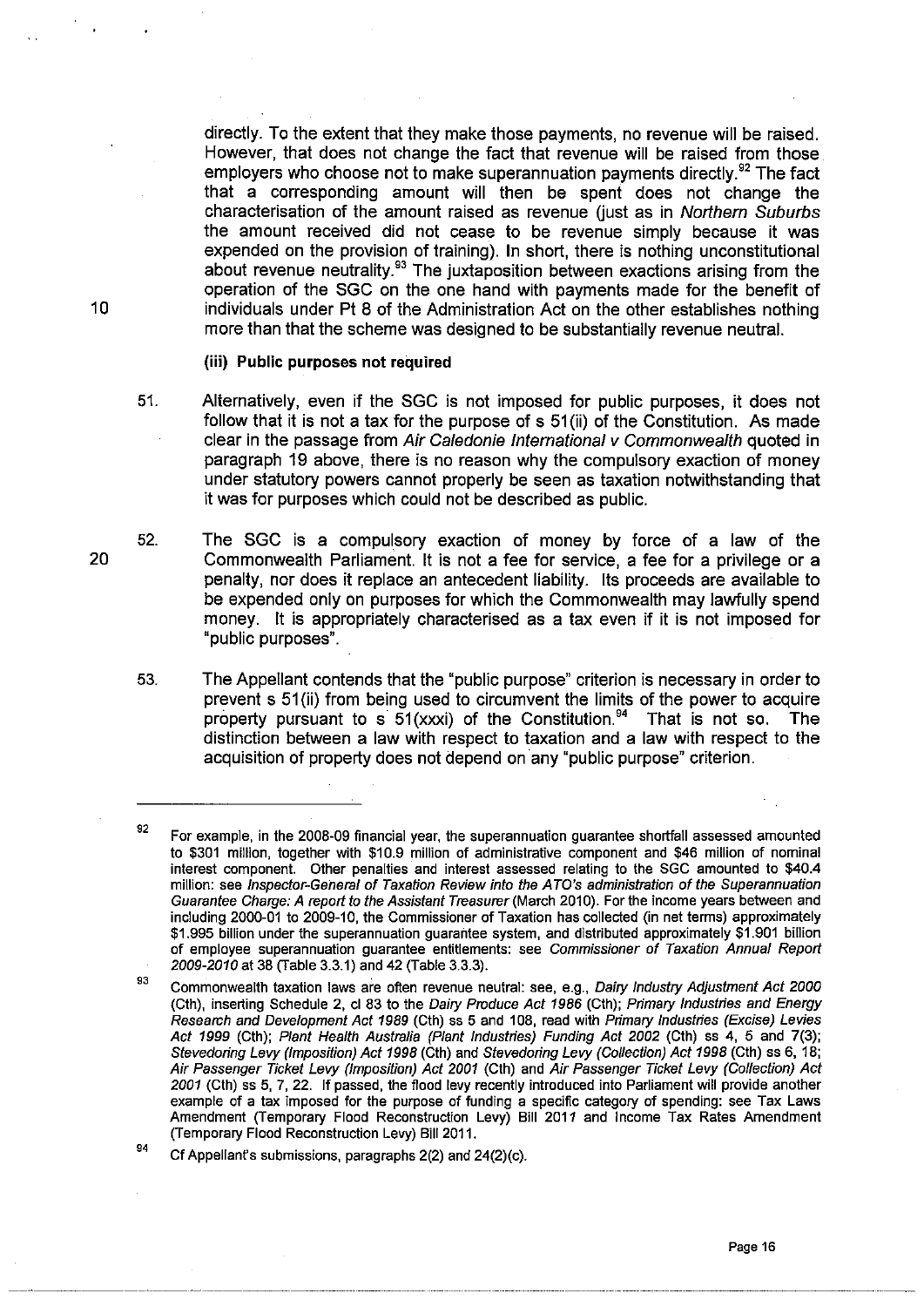54. Exactions that fall within the terms of s 51 (ii) are, by definition, not laws with respect to s 51 (xxxi).<sup>95</sup> Accordingly, if a law falls within s 51 (ii) it is "unnecessary ... [to] consider whether, if it were not a tax, its imposition would be invalid as an unconstitutional "acquisition of property" on other than iust terms". 96

### **D. LUTON V LESSELS**

- 55. The Appellant contends that the operation of the superannuation guarantee scheme, and in particular the correlation between amounts raised by the scheme and amounts paid out of the CRF to individuals, is sufficiently similar to the scheme challenged in *Luton<sup>97</sup>* so as to bring it within the ratio of that decision and thereby to establish that the SGC is not a tax.
- 56. In fact, Luton does not suggest that a correlation between amounts raised by the SGC and amounts paid to individual employees means that the SGC is not properly characterised as a tax. As Gaudron and Hayne JJ explained: 98

Imposing a financial burden on one group in society for the benefit of another group in society will often constitute a tax. Pointing to some identifiable relationship between the group of payers and the group of recipients or even to some relationship between a particular payer and a particular recipient will not usually require some different conclusion.

57. Kirby J's reasoning was to like effect. His Honour pointed out that an attempt had been made to distinguish Tape Manufacturers on the basis that:<sup>99</sup>

> [T]he legislation in Tape Manufacturers imposed its monetary exaction upon one group in the community for the benefit of another group, whereas the legislation in question here imposed liability on a particular individual, interposed the Commonwealth as a conduit of obligations, and provided for the payment of the exact amount recovered to the other individual concerned.

> This argument is also unconvincing. Whilst the exaction of moneys in the legislation considered in Tape Manufacturers did, in one sense, address "groups" in the community, so does the present legislation. Legislation, of its nature, is normally concerned with the general and not, as such, with individuals. The obligation to pay the "royalty" in issue in Tape Manufacturers eventually fell upon the individual purchaser of a single blank tape. Ultimately, payments were contemplated by the legislation there considered from the collecting society to an . individual member who was a relevant copyright owner or that member's agent. The feature of a conduit was equally applicable. The only difference was that, in the present case, the conduit led into and out of the constitutional Consolidated Revenue Fund, thereby enhancing the character of the present laws ... as ones imposing a "tax", when compared with the law under consideration in Tape Manufacturers.

97 (2002) 210 CLR 333.

9B Luton v Lessels (2002) 210 CLR 333 at 355 [60] (emphasis added).

99 Luton v Lessels (2002) 210 CLR 333 at 370 [113]-[114].

20

<sup>95</sup>  Tape Manufacturers (1993) 176 CLR 480 at 508.9 (Mason CJ, Brennan. Deane and Gaudron JJ).

<sup>96</sup>  Tape Manufacturers (1993) 176 CLR 480 at 509.2 (Mason CJ, Brennan, Deane and Gaudron JJ). See also Federal Commissioner of Taxation v Bames (1975) 133 CLR 483 at 494-495; MacCormick v Federal Commissioner of Taxation (1984) 158 CLR 622 at 638, 649.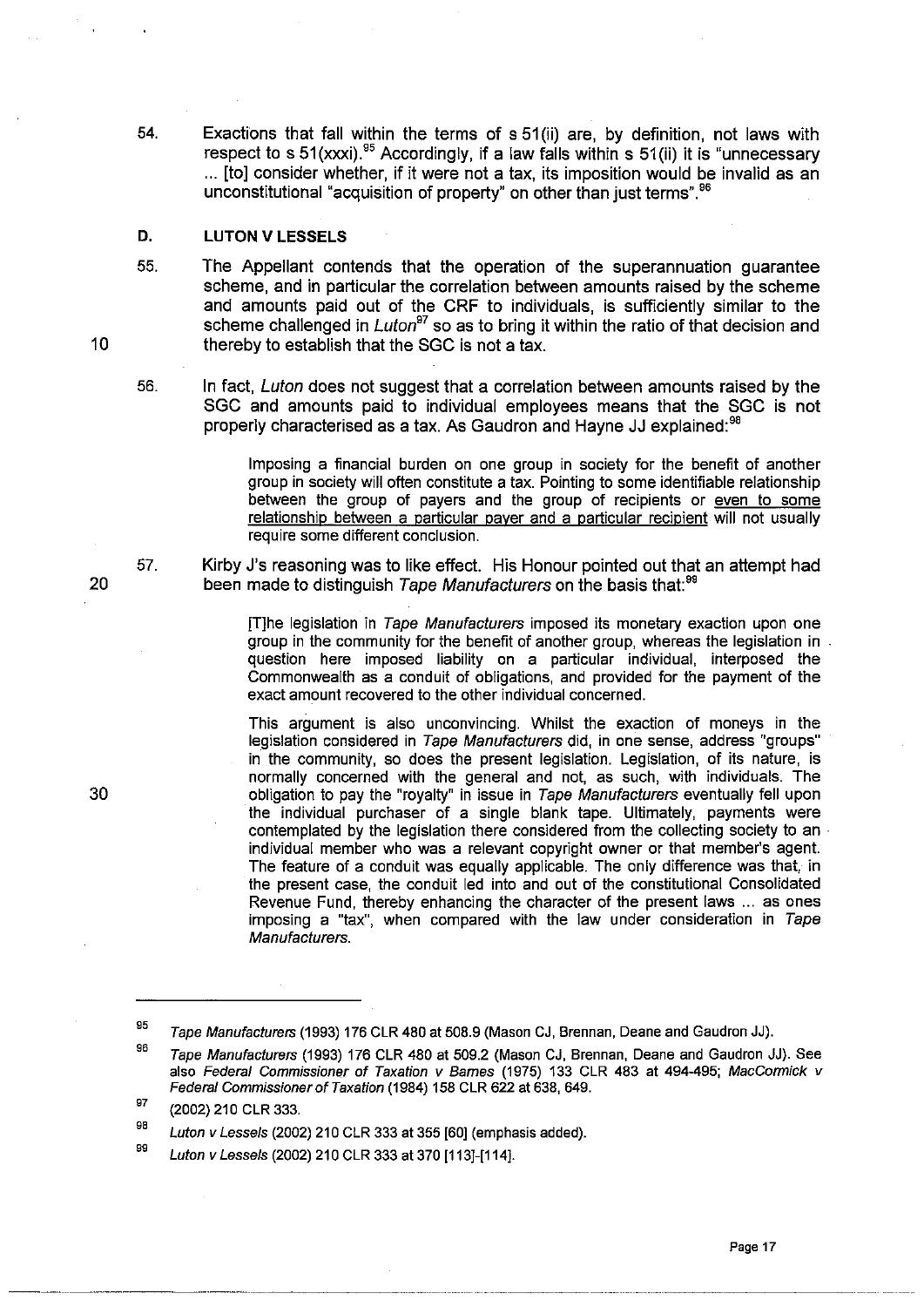58. Finally Gleeson CJ (with whom McHugh J agreed) said: 100

The impost in the Australian Tape Manufacturers' Association case involved raising revenue from one group for the purpose of its application for the benefit of another group. The majority held that revenue was raised for a public purpose of compensating the second group. The group who were to be compensated had no prior legal right against the group from whom the revenue was to be raised. That is a point of distinction from the Registration and Collection Act.

59. These remarks make it clear that it was not the existence of a relationship between "a particular payer and a particular recipient" that led to the conclusion in Luton that the charge in issue in that case was not a tax. The critical feature of the legislative scheme in Luton was that the private child support debt that became payable to the Commonwealth replaced an antecedent obligation to pay the same amount to a child's carer. The statutory charge was imposed simply as a mechanism to aid the enforcement of that antecedent obligation.<sup>101</sup> It was for<br>that reason that while the child support schome involved a compulsory exaction. that reason that, while the child support scheme involved a compulsory exaction of money by the Commonwealth for a public purpose,  $102$  it did not impose a tax. As Gaudron and Hayne JJ put it:<sup>103</sup>

> The combination of these features  $-$  the substitution of a new obligation to the Commonwealth equal to an existing obligation which is terminated, coupled with the SUbstitution of new rights in the carer against the Commonwealth equal to the extent to which the payer performs his or her obligation to the Commonwealth  $$ takes this compulsory exaction outside the description of "taxation".

60. There is no antecedent obligation terminated and substituted by the SGC in the superannuation guarantee scheme. While many employers no doubt have contractual, award or enterprise agreement obligations to pay superannuation to their employees, those obligations are relevant to the SGC only to the extent that, if an employer complies with any such obligations, that will reduce the charge percentage in accordance with ss 22 or 23 of the Administration Act.

61. Unlike the legislation at issue in *Luton*, under the Administration Act the obligation to pay the charge arises whether or not there is any antecedent obligation to pay superannuation, and the amount of the charge is determined under s 19 of the Administration Act independently of the amount of any antecedent obligation to pay superannuation that may exist. That was the case even when s 23 took its pre-July 2008 form, when the discharge of existing superannuation obligations was more directly relevant to any reduction of the charge percentage.

62. Further, unlike the legislation in Luton that created an enforceable obligation to make child support payments, and then allowed that obligation to be transformed

10

30

*<sup>100</sup>* Luton v Lessels (2002) 210 CLR 333 at 343-344 [13].

*<sup>101</sup>*Luton v Lessels (2002) 210 CLR 333 at 344 [14]-[15] (Gleeson CJ, with whom McHugh J agreed at 361 [79]), 355 [59]-[60] (Gaudron and Hayne JJ), 384 [177] - 385 [179] (Callinan J). For Kirby J, the critical factor was that the impugned Acts did not perform a revenue raising function for the purpose of government: at 373 [121].

*<sup>102</sup>* Luton v Lessels (2002) 210 CLR 333 at 352 [48] and 354 [55]) (Gaudron and Hayne JJ), 369 [108]-[109] (Kirby J).

*<sup>103</sup>* Luton v Lessels (2002) 210 CLR 333 at 355 [60].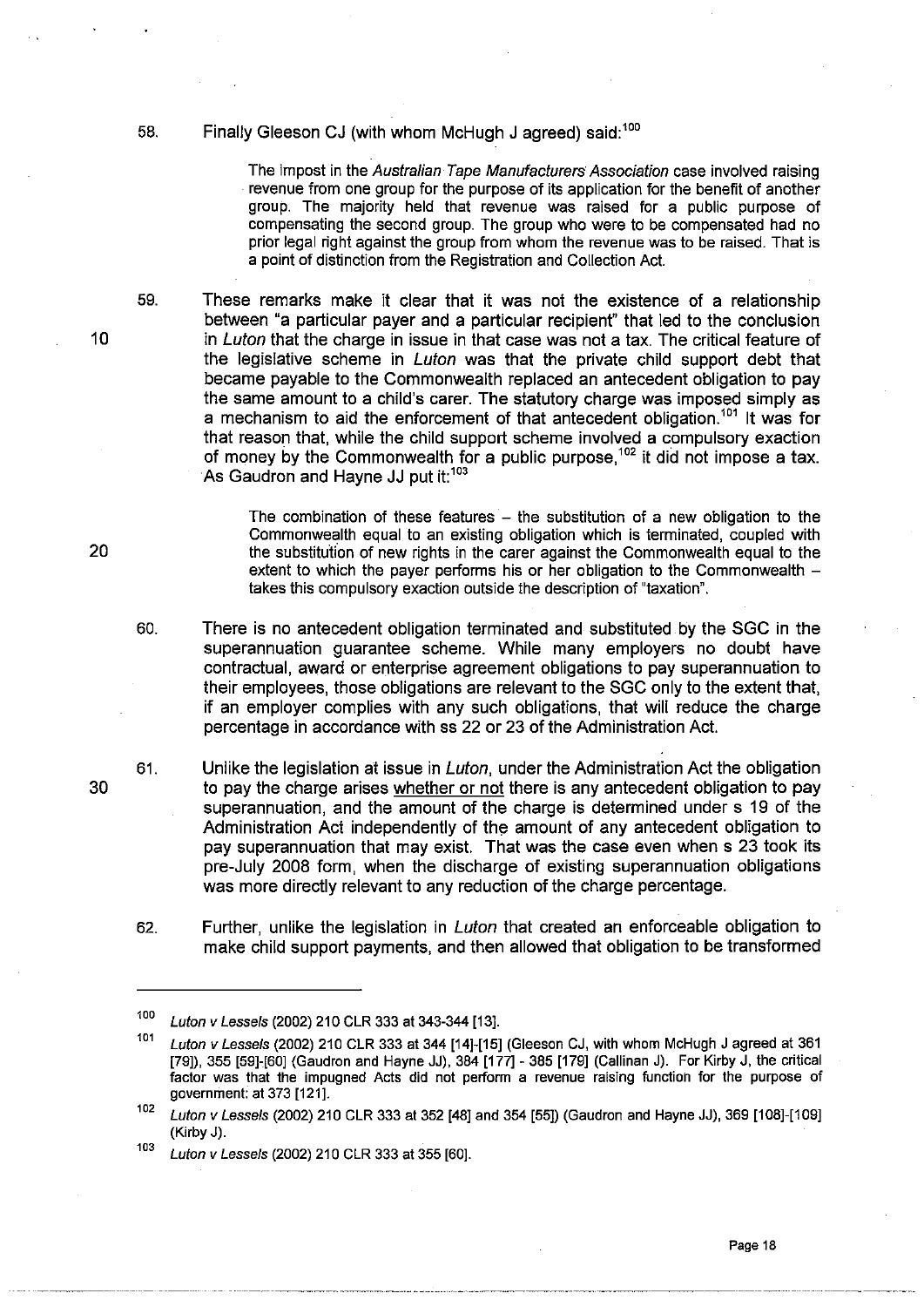into an amount recoverable from the Commonwealth, the Charge Act and the Administration Act do not create any obligation on an employer to make superannuation contributions for the benefit of employees. The difference between the legislative regime in this case and that at issue in *Luton* is not simply one of "form". It is the difference between the creation of a legal obligation and the creation of an incentive.

63. Contrary to the Appellant's contentions<sup>104</sup> the reasoning of Gleeson CJ (with whom McHugh J agreed) and Gaudron and Hayne JJ in Luton with respect to "public purposes" does not overrule Tape Manufacturers. Read in context, Gleeson CJ's distinction between "public interest" and "public purpose" in Luton was directed simply to establishing that the mere fact that a law was referrable to a head of legislative power did not establish the existence of public purposes. $^{\rm 105}$ His Honour expressly distinguished, rather than disapproved, Tape Manufacturers.<sup>106</sup>

Further, no other members of the Court drew a distinction between "public purposes" and the "public interest" of the kind the Appellant now urges on this Court. In particular, Gaudron and Hayne JJ did not posit such a distinction in the passage relied upon by the Appellant.<sup>107</sup> Rather, their Honours used the term "public benefit" in a way clearly intended to be synonymous with "public purpose". Read in context, the principal concern in the relevant passage was to establish that a law may bear all the positive attributes of a tax (including having a "public purpose") but nevertheless not fall within s 51 (ii). As their Honours said in the passage immediately following that upon which the Appellant relies:<sup>108</sup>

All of the features ... identified in Matthews ... are important. The presence or absence of none of them, however, is determinative of the character of the legislation said to impose a tax. It is necessary, in every case, to consider all the features of the legislation which is said to impose a tax.

65. There is no substance in the submission that *Luton* has already overruled Tape Manufacturers. Nor has any basis been advanced that should lead this Court either to grant leave to re-open, or to overrule, that decision.<sup>109</sup>

10

20

64.

30

--~--.----.------------- ------~~~~

<sup>104</sup>  Appellant's submissions, paragraphs 32 and 38.

<sup>105</sup> (2002) 210 CLR 333 at 343 [12].

 $106$  (2002) 210 CLR 333 at 343.9 [13].

<sup>107</sup> Appellant's submissions, paragraph 37; Luton v Lessels (2002) 210 CLR 333 at 352 [48] (Gaudron and Hayne JJ).

<sup>108</sup> Luton v Lessels (2002) 210 CLR 333 at 352 [49] (Gaudron and Hayne JJ) (emphasis added).

<sup>&</sup>lt;sup>109</sup> The Appellant invites the Court, if it cannot distinguish Tape Manufacturers, to overrule that decision: see Appellant's submissions, fn 62. However, the Appellant has not established any basis for re-opening or overruling prior decisions of this Court: see John v Federal Commissioner of Taxation (1989) 166 CLR 417 at 438-439; Evda Nominees Pty Ltd v Victoria (1984) 154 CLR 311. Not only has the Commonwealth Parliament relied on Tape Manufacturers (and the model subsequently upheld in Northern Suburbs) as supporting the superannuation guarantee scheme (as noted above at paragraph 7(2)(b)) and other legislative schemes (for example the Renewable Energy (Electricity) Act 2000 (Cth) and Renewable Energy (Electricity) Charge Act 2000 (Cth)), the economic consequences of overruling those decisions to invalidate the SGC would be enormous.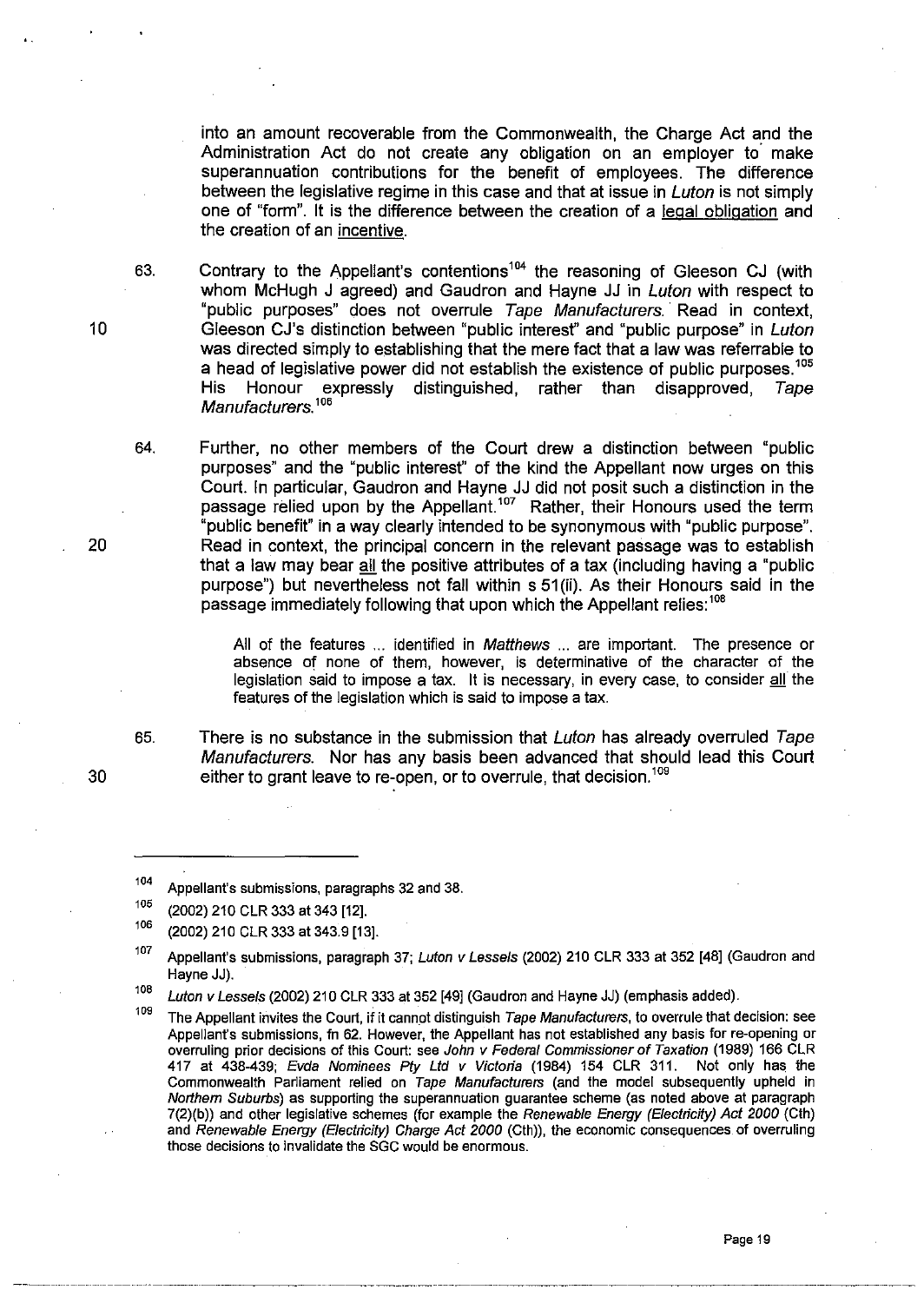**E. COSTS** 

66. In the event the appeal is dismissed, the Attorney-General does not seek costs. The Attorney-General's status as a party to the appeal arises directly from his intervention below. Consistently with the approach to costs adopted by interveners, the Attorney-General does not seek costs and submits that no order as to costs should be made against him in the event the appeal is allowed.

Dated: 15 February 2011

*........ A ..*h! ....................... . **Stephen Gageler SC** 

Solicitor-General of the Commonwealth T: 02 9230 8903 F: 02 9230 8920 stephen.gageler@ag.gov.au

> **Stephen Donaghue**  T: 03 9225 7919 F: 03 9225 6058 s.donaghue@vicbar.com.au

Damian O'Leary T: 02 6141 4147 F: 02 6141 4099 damian.o'leary@ag.gov.au

Counsel for the Attorney-General of the Commonwealth

10

20

30

~~---.. ~-.. --' .~--.. -.- .. \_\_ .\_-------\_.\_-\_.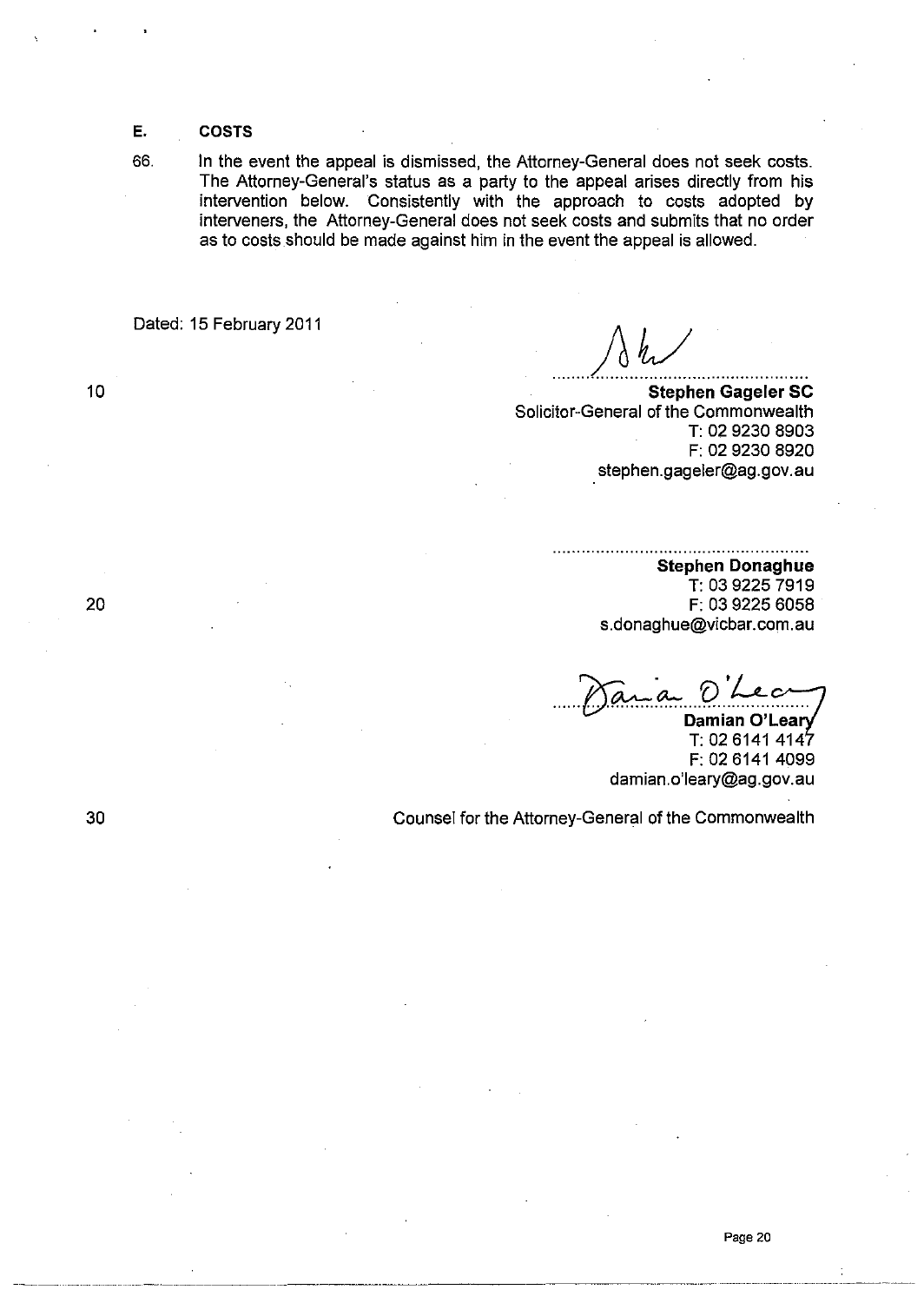# **ANNEXURE A: SECTION 71 OF THE ADMINISTRATION ACT**

Superannuation Guarantee (Administration) Act 1992 (Cth)

# **71 Appropriation**

Amounts that the Commissioner is required to pay under this Part are payable out of the Consolidated Revenue Fund, which is appropriated accordingly.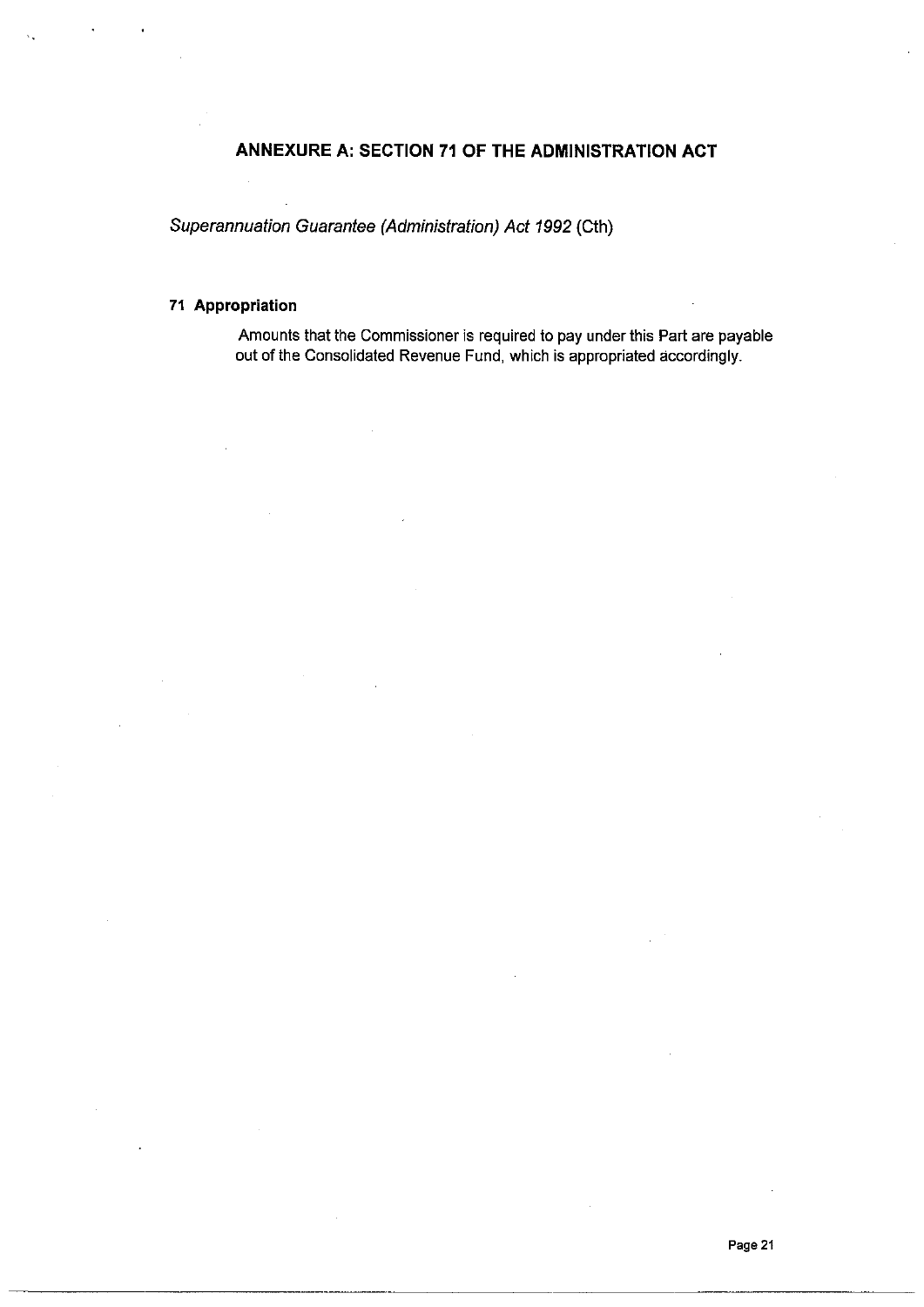# **ANNEXURE B: THE IMPACT OF THE SUPERANNUATION GUARANTEE SCHEME ON THE NATIONAL ECONOMY**

**Managing the cost of an ageing population:** Superannuation reduces aged pension public<br>expenditure. Age-related pension payments in Australia are projected to increase from Age-related pension payments in Australia are projected to increase from 2.7 per cent of GDP in 2009-10 (around \$35 billion) to 3.9 per cent of GDP in 2049-50 (around \$370 billion).''" This compares favourably with most OECD countries. For example, gross public pension expenditure for the EU15 Member States is projected to rise from 10.4 per cent of GDP in 10 2010 to 12.9 per cent in 2050.<sup>11</sup>

**Investment:** Employer superannuation contributions were \$72.027 billion in 2009-2010.'12 Successive ABS Employment Benefits Surveys show that superannuation coverage of employees has more than doubled since the introduction of the superannuation quarantee charge.<sup>113</sup> Superannuation guarantee contributions are a major source of Australian. funds available for investment, with superannuation assets under management exceeding \$1,225 billion as at June 2010.<sup>114</sup> Almost three quarters of these investment funds are invested in Australia.<sup>115</sup>

**Saving:** In 1997, the superannuation guarantee was projected to increase national saving by 20 2.3 per cent of GDP by 2004-05 (around \$20 billion) and 3.6 per cent by 2019-20 (around \$80 billion).<sup>116</sup> The Commonwealth Treasury and the Reserve Bank of Australia have estimated that for each \$100 raised by the superannuation guarantee, private saving is on average \$60 to \$70 higher than it would have been in the absence of compulsory superannuation.<sup>117</sup>

**Reduction in dependence on foreign investment:** The rise in national saving is likely to have been reflected primarily in a substantial reduction in the need to call on foreign capital to finance domestic investment. Research by Econtech estimates that a 2 per cent of GDP increase in national savings reduces projected foreign liabilities as a share of GDP by 15 percentage points in

112 Australian Prudential Regulation Authority, Annual Superannuation Bulletin, June 2010, at 28.

- <sup>113</sup> See the presentation by Phil Gallagher to the ANU Master of Economics course at http://econrsss.anu.edu.au/Staff/gregory/pdf/ANU\_MECO\_IGR.ppt Slide 48.
- 114 Australian Prudential Regulation Authority, Annual Superannuation Bulletin, June 2010, Table 9 at 28.

115 Australian Prudential Regulation Authority, Annual Superannuation Bulletin, June 2010, Table 18 at 40.

<sup>116</sup> Gallagher, P, 'Assessing the National Savings Effects of the Government's Superannuation Policies - Some Examples of the New RIMGROUP National Saving Methodology', The Fifth Colloquium of Superannuation Researchers, University of Melbourne, Conference Paper 97/3 (1997).

117 See for example, Connolly, E. and M. Kohler, 'The Impact of Superannuation on Household Saving', RBA Research Discussion Paper No 2004-01 (2004); Gallagher, P, 'Assessing the National Savings Effects of the Government's Superannuation Policies - Some Examples of the New RIMGROUP National Saving Methodology', The Fifth Colloquium of Superannuation Researchers, University of Melbourne, Conference Paper 97/3 (1997).

<sup>110</sup> Australian Governrnent (2010), Australia to 2050: future challenges, Commonwealth of Australia, **Canberra.** 

<sup>&</sup>lt;sup>111</sup> Economic Policy Committee and European Commission, 'The impact of ageing on public expenditure: projections for the EU25 Member States on pensions, health care, long-tenm care, education, and unemployment transfers (2004-2050)" European Economy Special Report No. *1/2006,* (February, 2006).